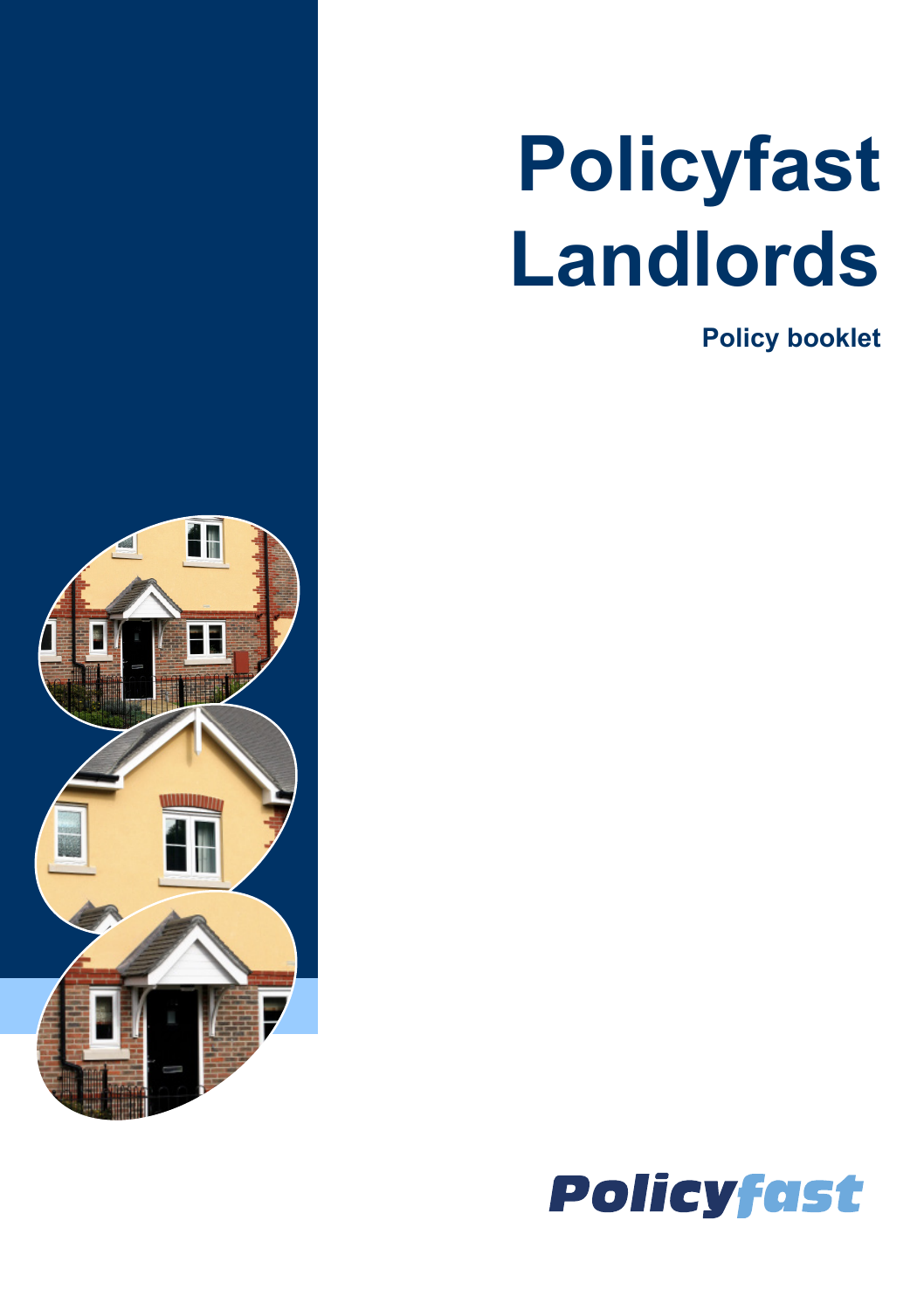#### **Welcome**

Thank **you** for choosing to arrange your new Landlords policy via Policyfast Limited.

**We** know how important it is to have peace of mind when it comes to protecting **your property**, so as a valued customer **we** are determined to making insuring with **us** as easy and problem free as possible and in the unfortunate event that **you** have to make a claim **we** provide **you** with an exceptional service.

This **policy** booklet provides all the details about **your** insurance with **us** and should be read in conjunction with **your schedule**, any **endorsements** and the information **you** provided to **us** when applying for this insurance and/or advised to **us** subsequently.

| Welcome                                   |                |
|-------------------------------------------|----------------|
| Useful telephone numbers                  | 1              |
| <b>Making a Claim</b>                     | 1              |
| <b>Definitions</b>                        | $\overline{2}$ |
| <b>General Conditions</b>                 | 3              |
| <b>Complaints Procedure</b>               | 5              |
| <b>General Exclusions</b>                 | 6              |
| <b>Section 1 – Buildings</b>              | 8              |
| <b>Section 2 - Contents</b>               | 12             |
| Section 3 – Accidents to Domestic Staff   | 15             |
| Section 4 – Legal Liability to the Public | 16             |
| Section 5 - Legal Expenses                | 17             |

### **Policyfast**

#### **Useful telephone numbers Making a claim**

Simply telephone 0344 856 2425 and quote **your policy** number

Please have as much information as possible to hand including **your policy** number, to enable **us** to assist **you** as quickly as possible.

#### **Under Section 5 Legal Expenses**

If the Insured needs to notify a possible Claim, they should write immediately to the Claims Department (Abbey Legal Protection, 20 Fenchurch Street, London EC3M 3AZ or e-mail claims@ abbeylegal.com). The Insured should provide their Policy Number and brief details of the circumstances.

A claim form will be sent to the Insured for completion and this must be returned without delay. Please note that in certain circumstances (as shown on the Schedule) Abbey Legal Protection will choose a suitable representative to act on the Insured's behalf.

#### **The insurance contract**

In return for payment of the premium shown in the **schedule**, **we** agree to insure **you,** subject to the terms and conditions contained in or endorsed on this insurance, against loss or damage **you** sustain or legal liability **you** incur for accidents happening during the **period of insurance**.

Abbey Claims Line 0345 350 1099 Abbey Legal Helpline 0845 313 2881

#### **What cover is included**

The **policy** is divided into a number of sections and each section tells **you** what **we** will or will not pay for. To find which sections are in force **you** should check **your schedule** which is enclosed with the **policy**. **Your schedule** also tells **you** how much **you** are insured for.

#### **Policy Limitations**

This **policy** is subject to certain Conditions and Exclusions as shown on pages 3-6 and limitations contained in the 'What is not covered' and 'Settlement of Claims' elements of Sections 1 and 2.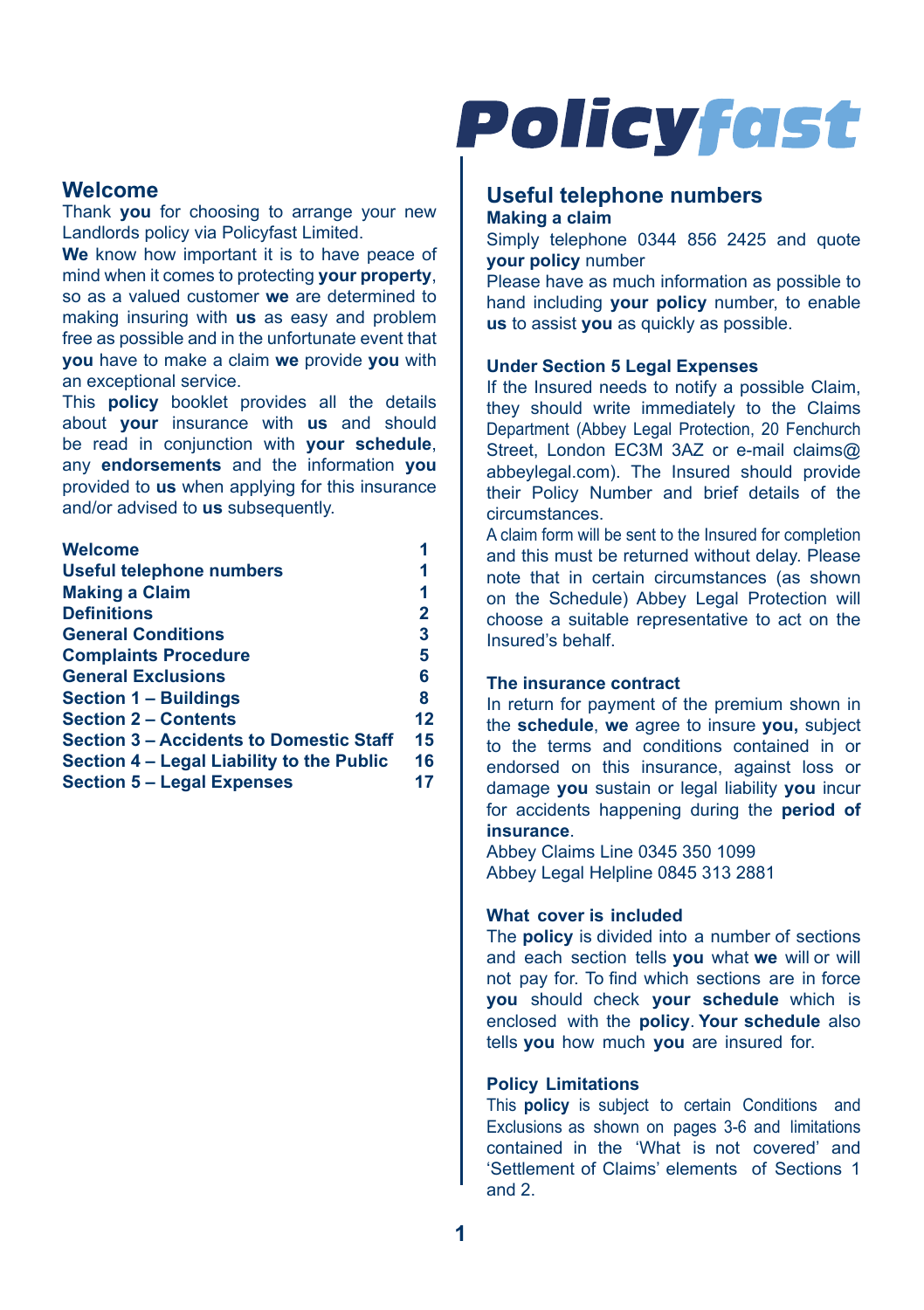#### **Definitions**

Wherever the following words or phrases appear in this **policy**, they will be shown in bold and have the following meanings::

#### **Accidental Damage**

Single and sudden unexpected event resulting in physical damage.

#### **Buildings**

The Private Dwelling(s) as specified in the **schedule**  constructed of brick, stone or concrete with a slate, tile or concrete roof including interior decorations, building fabric and fixtures and fittings and domestic outbuilding, garages, domestic fixed fuel oil tanks, swimming pools, tennis courts, solar panels, hot tubs, drives, patios and terraces, walls, gates, hedges and fences all owned by **you** or for which **you** are legally responsible and within the boundaries of the **land** as specified in the **schedule**. **Buildings** also includes carpets, curtains and white goods belonging to the landlord are included up to GBP2,500 in total

#### **Contents**

Household goods and furnishings contained in the **property** that **you** own or are legally responsible for.

The term **contents** does not include:

- any permanent fixture and fittings of **your property,** including ceilings, wallpaper and the like,
- **property** held in connection with **your**  trade, profession, business or occupation other than the letting of the **property**  specified in the **schedule**,
- **personal money**,
- **credit cards**,
- **property** insured by any other insurance.
- any living creature.
- **motorised vehicles**, aircraft, boats, boards and craft designed to be used on or in water, caravans and trailers, and the parts spares and accessories of any of these,
- **valuables**, personal effects and clothing.

#### **Credit cards**

Bank, charge, cheque, credit, debit and cash dispenser cards.

#### **Endorsements**

Any variation or addition to the standard **policy** terms stated in **your policy schedule**.

#### **Excess**

The first part of any claim which **you** must pay. The **excess** applies separately to each individual **property** detailed in the **schedule**.

#### **Period of insurance**

The period of time the insurance is provided for under this **policy**, as set out in the **schedule**, and any other period the **policy** is renewed for.

#### **Property**

Private dwelling used for domestic purposes, domestic outbuilding and garages, at the address shown in the **schedule**.

#### **Personal money**

Cash, cheques, postal orders, unused postage stamps, savings stamps and certificates, premium bonds, luncheon and gift vouchers, season tickets, travel tickets, travellers' cheques and phone cards.

#### **Schedule**

This is part of the **policy**. It shows **your** details, details of the **property** insured, the **period of insurance**, and the sections of the **Policy** which apply and any applicable **endorsements**.

#### **Unfurnished**

"The home is not equipped with kitchen appliances, fixtures and fittings, curtains, carpets, beds and furniture essential for living

#### **Unoccupied**

The part or whole of the **property** not lived in by a person authorised by **you** for 45 consecutive days or more or as shown in **your Endorsements**.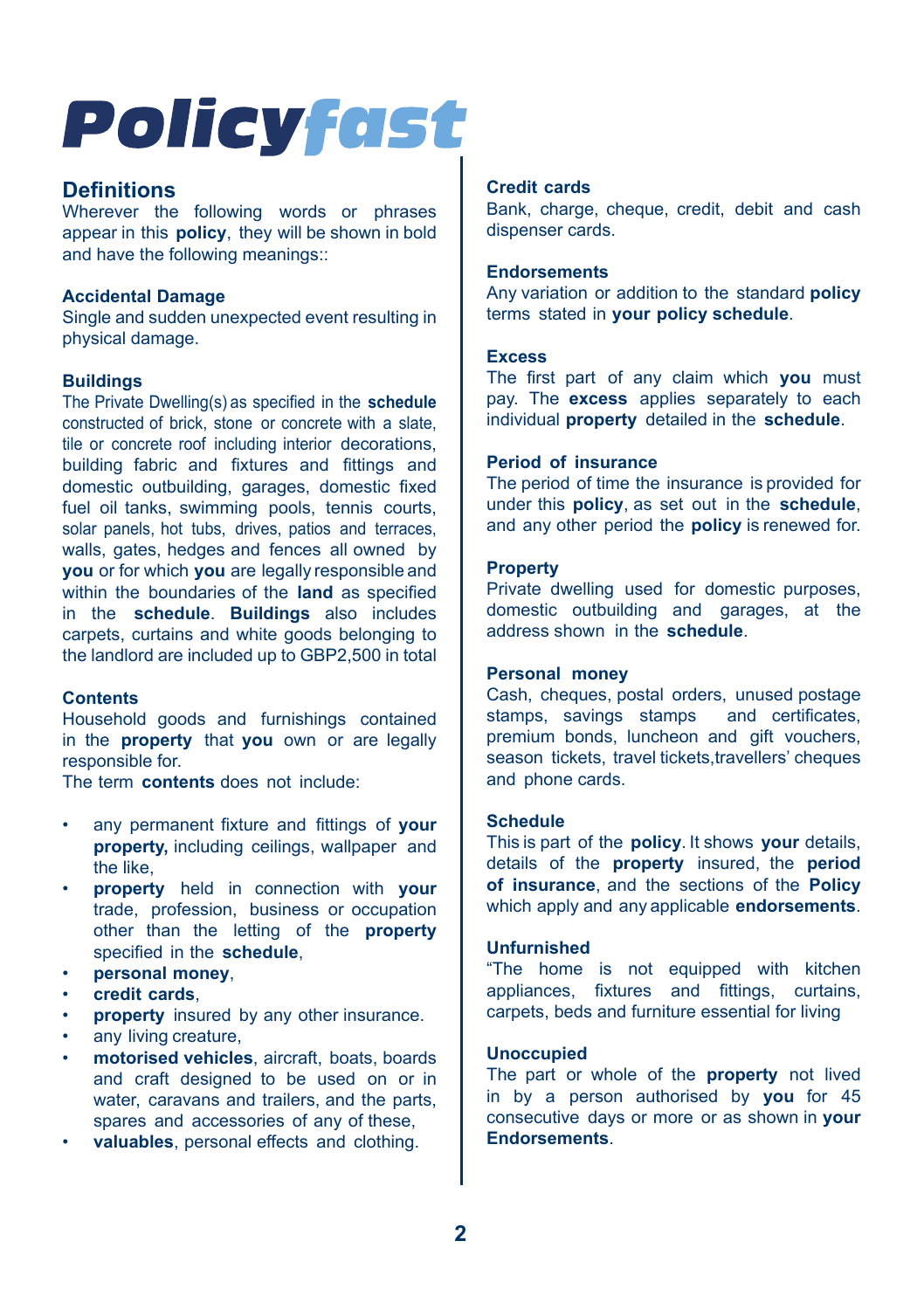#### **Valuables**

Jewellery, gold, silver, precious metals, clocks and watches, coin, medal and stamp collections, works of art and furs.

#### **We, Our, Us**

#### **Under all Sections other than Section 5**

This insurance is underwritten by Lloyd's Syndicates 4444 which is managed by Canopius Managing Agents Limited. Sompo Canopius is a brand name for Canopius Managing Agents Limited, which is authorised by the Prudential Regulation Authority and regulated by the Financial Conduct Authority and the Prudential Regulation Register number 204847 Canopius Managing Agents Limited, Gallery 9, One Lime Street, London EC3M 7HA. Registered in England and Wales No.01514453.

#### **Under Section 5 – Legal Expenses**

Abbey Legal Protection a trading division of Abbey Protection Group Limited, who administer and manage this insurance on behalf of Markel International Insurance Company Limited, 20 Fenchurch Street, London EC3M 3AZ bound pursuant to a binding authority with the Abbey Legal Protection. Unique market reference B6027APG2016001 (or renewal or replacement thereof).

Markel International Insurance Company is liable only for the proportion of liability it has underwritten. Markel International Insurance Company is not jointly liable for the proportion of liability underwritten by any other insurer. Nor is Markel International Insurance Company otherwise responsible for any liability of any other insurer that may underwrite this contract.

#### **You, Your, Yours**

The person (or people) named as the Policyholder in the **schedule**.

### **Policyfast**

#### **General conditions**

The following conditions apply to the whole of this **policy**. Any additional conditions are shown in the section to which they apply or as stated on **your schedule**.

#### **Your duties**

- 1. **You** must take all reasonable steps to prevent loss, damage or an accident and maintain all **your buildings** and **your contents** in a good condition and repair. **You** must take all reasonable measures to minimise the cost and effect of any claim under this **policy**.
- 2. **You** must take reasonable care to provide complete and accurate answers to the questions **we** ask when **you** take out, make changes to, and renew **your policy**. Please tell **your** insurance adviser to let **us** know if there are any changes to the information set out in **your schedule**. **You** must also tell **your** broker or insurance adviser
	- if **you** leave the **property unoccupied** and/or **unfurnished**
	- if the people to be insured change
	- if there is a change of address
	- if there is a change in type of tenant
	- if the Sums Insured are not adequate
	- at least 21 days before **you** undertake any structural work to extend, renovate, build or demolish any part of the **buildings**, or before **you** enter into any contract for the works.
- 3. **You** must keep the sums insured at a level which represents the full value of the **property**.

Full value should represent the following.

- for **buildings**  the full rebuilding cost including removal of debris and professional fees.
- For **contents**  the current cost as new.
- For **antiques and works of art, valuables, precious metals** - the current market value.

When **we** receive this notice, **we** may then amend the conditions of this **policy**. If **you** do not tell **us** about these changes, **we** may not have to pay any claim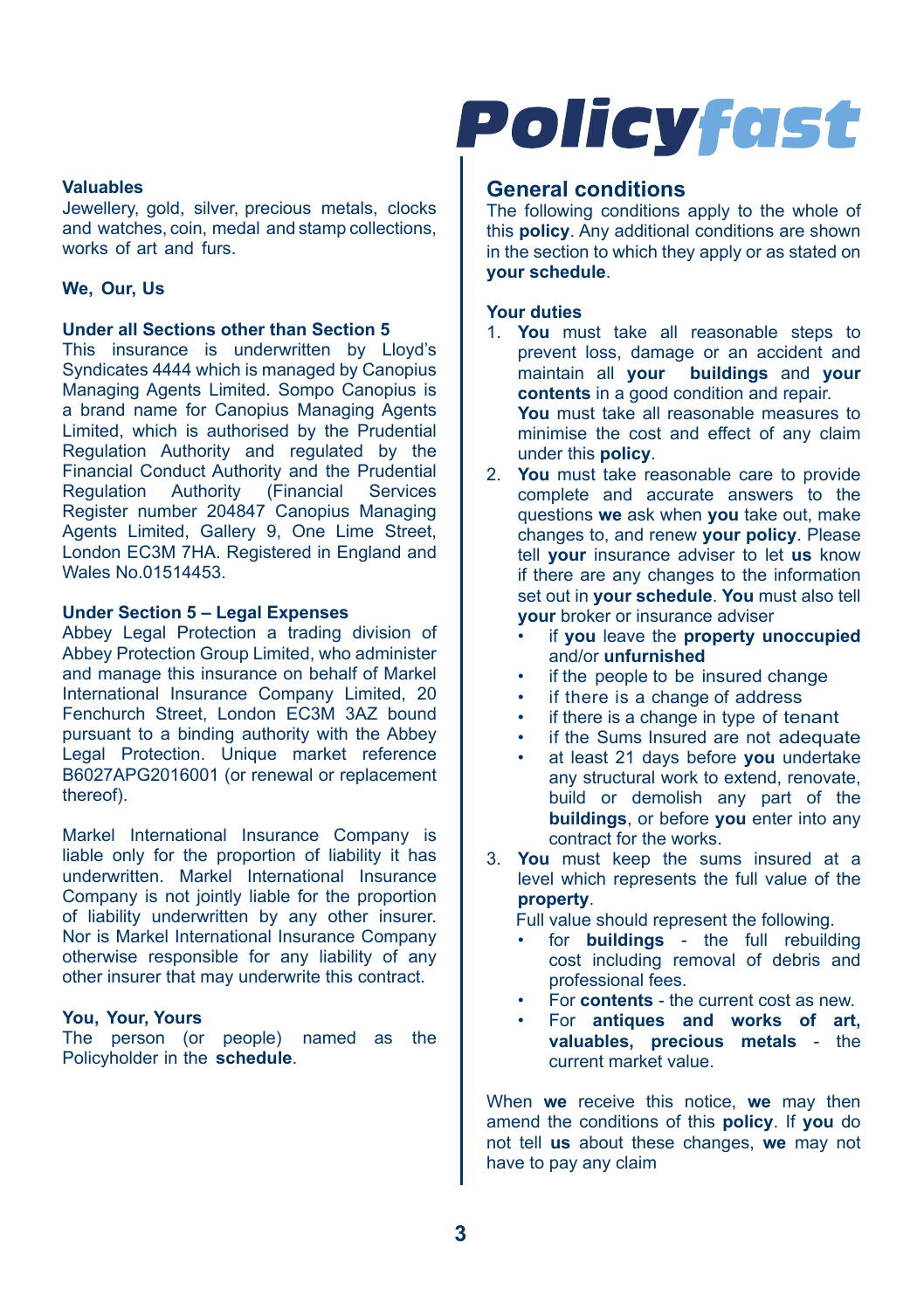#### **Index Linking**

For **your** protection **we** will link the sums insured in Section One (**buildings**) and Section Two (**contents**) to the relevant indexes below.

Section One **(buildings**) The House Rebuilding Cost Index issued by the Royal Institute of Chartered Surveyors.

Section Two **(contents)** The Consumer Durables Section of the General Index of Retail Prices or a similar index **we** have chosen.

**We** will not charge **you** any extra premium for any monthly increase in sums insured. However, whenever **you** renew this insurance, **we** will work out the premium using the new sums insured. For **your** protection, if the index falls below zero, **we** will not reduce the sum insured.

#### **If you wish to cancel this policy**

If **you** find this **policy** does not meet **your** requirements**, you** may cancel this **policy** within the first 14 days of **you** buying this insurance or within 14 days of when **you** receive the **policy** documents whichever is later. **We** will provide a full refund of the premium paid if **you** have not made a claim on this **policy.** If **you** have made a claim **we** can decide not to refund any premium. If **you** wish to cancel after this period**, you** may cancel this **policy** by giving **your** broker or insurance advisor 30 days' notice in writing. Any return premium due to **you** will depend on how long this **policy** has been in force. **We** can decide not to refund any premium if **you** have made a claim on this **policy**.

#### **If we wish to cancel this policy**

**We** may cancel this contract of insurance by giving **you** 30 days' notice in writing. Any return premium due to **you** will depend on how long this **policy** has been in force

**We** will only cancel this **policy** or any part of it for a valid reason or if there are serious grounds to do so such as:

- Non payment of premium.
- Non-cooperation or failure to supply any information or documentation **we** request.
- The use of threatening or abusive behaviour or language.

• Failure to take reasonable care of the **buildings and contents** insured.

Any premium due to **you** will be calculated on a proportional daily rate basis depending on how long this **policy** has been in force. No return of premium will be given if a claim has occurred during the **period of insurance.** 

In deciding to accept this insurance and in setting the terms and premium, **we** have relied on the information **You** have given **us**. **You** must take reasonable care to provide complete and accurate answers to the questions **we** ask **you**. If the information provided by **You** is not complete and accurate:

- **we** may cancel **Your policy** and refuse to pay any claim, or
- **we** may not pay any claim in full, or
- **we** may revise the premium and/or change any **excess**, or the extent of the cover may be affected

If **we** establish that **you** deliberately or recklessly provided **us** with incorrect information **we** will treat this **policy** as if it never existed and decline all claims.

If **we** establish that **you** were careless in providing **us** with the information **we** have relied upon in accepting this **policy** and setting its terms and premium **we** may:

- treat this **policy** as if it had never existed and refuse to pay all claims and return the premium paid. **We** will only do this if **we** provided **you** with insurance cover which **we** would not otherwise have offered;
- amend the terms of **your policy**. **We** may apply these amended terms as if they were already in place if a claim has been adversely impacted by **your** carelessness;
- charge **you** more for **your policy** or reduce the amount **we** pay on a claim in the proportion that the premium **you** have paid bears to the premium **we** would have charged **you**;
- cancel **your policy** in accordance with the cancellation condition. **We** or **your** broker or insurance advisor will write to you if **we**:i
- intend to treat this **policy** as if it never existed;
- need to amend the terms of **your policy**; or
- require **you** to pay more for **your** insurance.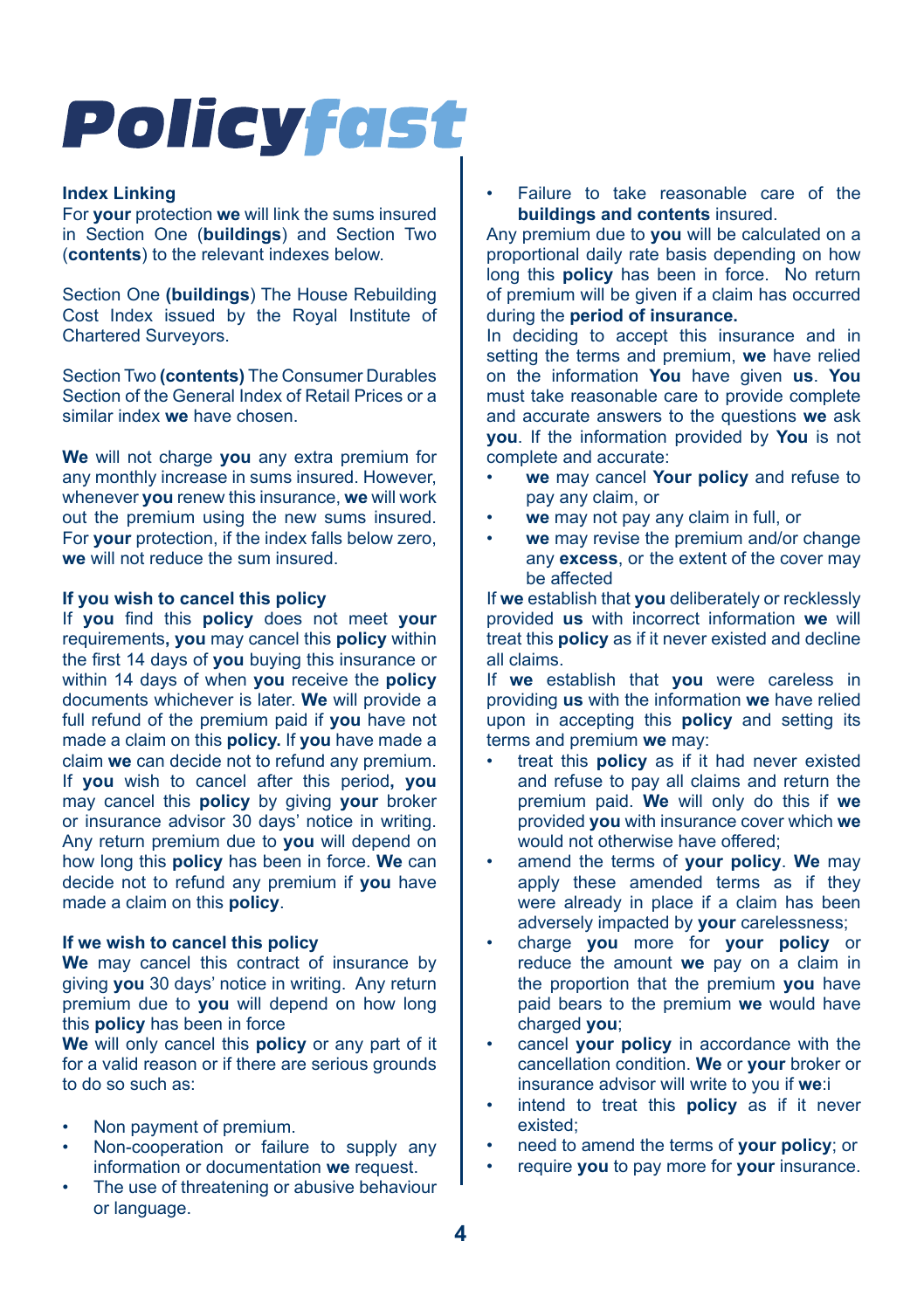#### **Complaints**

**We** aim to provide a first class service. If **you** have any reason to complain about **your**  insurance **policy**, or **us**, please refer to the complaints procedure below.

#### **For all Sections other than Section 5**

The first step is to contact: Divisional Underwriter – UK Property Sompo Canopius Gallery 9, One Lime Street, London EC3M 7HA

When **you** do this, please quote **your** insurance document number as it will help **us** to deal with **your** complaint promptly.

In the event that **you** remain dissatisfied **you** can refer **your** complaint to the Complaints team at Lloyd's. Their address is: **Complaints** Lloyd's One Lime Street London EC3M 7HA Tel No: 020 7327 5693 Fax No: 020 7327 5225 E-mail: [complaints@lloyds.com](mailto:complaints@lloyds.com) Website: www.lloyds.com/complaints Details of Lloyd's complaints procedures are set out in a leaflet "**your** Complaint – How **we** Can Help" available at [http://www.lloyds.com/](http://www.lloyds.com/complaints) [complaints](http://www.lloyds.com/complaints) and are also available from the above address.

### **Policyfast**

#### **For Section 5 – Legal Expenses**

The first step is to contact: The Customer Services Manager Abbey Legal Protection 20 Fenchurch Street London EC3M 3AZ Tel:0370 600 1480 Email: complaints@abbeylegal.com **We** are authorised and regulated by the Financial Conduct Authority. Firm Number: 308829

#### **For all Sections**

If **you** remain dissatisfied after Lloyd's or Abbey Legal Protection has considered **your** complaint, **you** may have the right to refer **your** complaint to the Financial Ombudsman Service: The Financial Ombudsman Service Exchange Tower Harbour Exchange Square London E14 9SR

The Financial Ombudsman Service is an independent service in the UK for settling disputes between consumers and businesses providing financial services. **You** can find more information on the Financial Ombudsman Service at [www.financial-ombudsman.org.uk](http://www.financial-ombudsman.org.uk). This does not affect **your** right to take legal action if necessary.

**Financial Services Compensation Scheme (FSCS)** As **we** are members of the Financial Services Compensation Scheme (FSCS), **you** may be entitled to compensation under the scheme if **we** are unable to meet **our** obligations under this contract. If **you** are entitled to compensation under the scheme, how much compensation **you** would receive would depend on the nature of this contract. **You** can get more information about the scheme from the Financial Services Compensation Scheme (10th Floor, Beaufort House, 15 St Botolph Street t, London, EC3A 7QU) and on their website at [www.fscs.](http://www.fscs.org.uk) [org.uk](http://www.fscs.org.uk)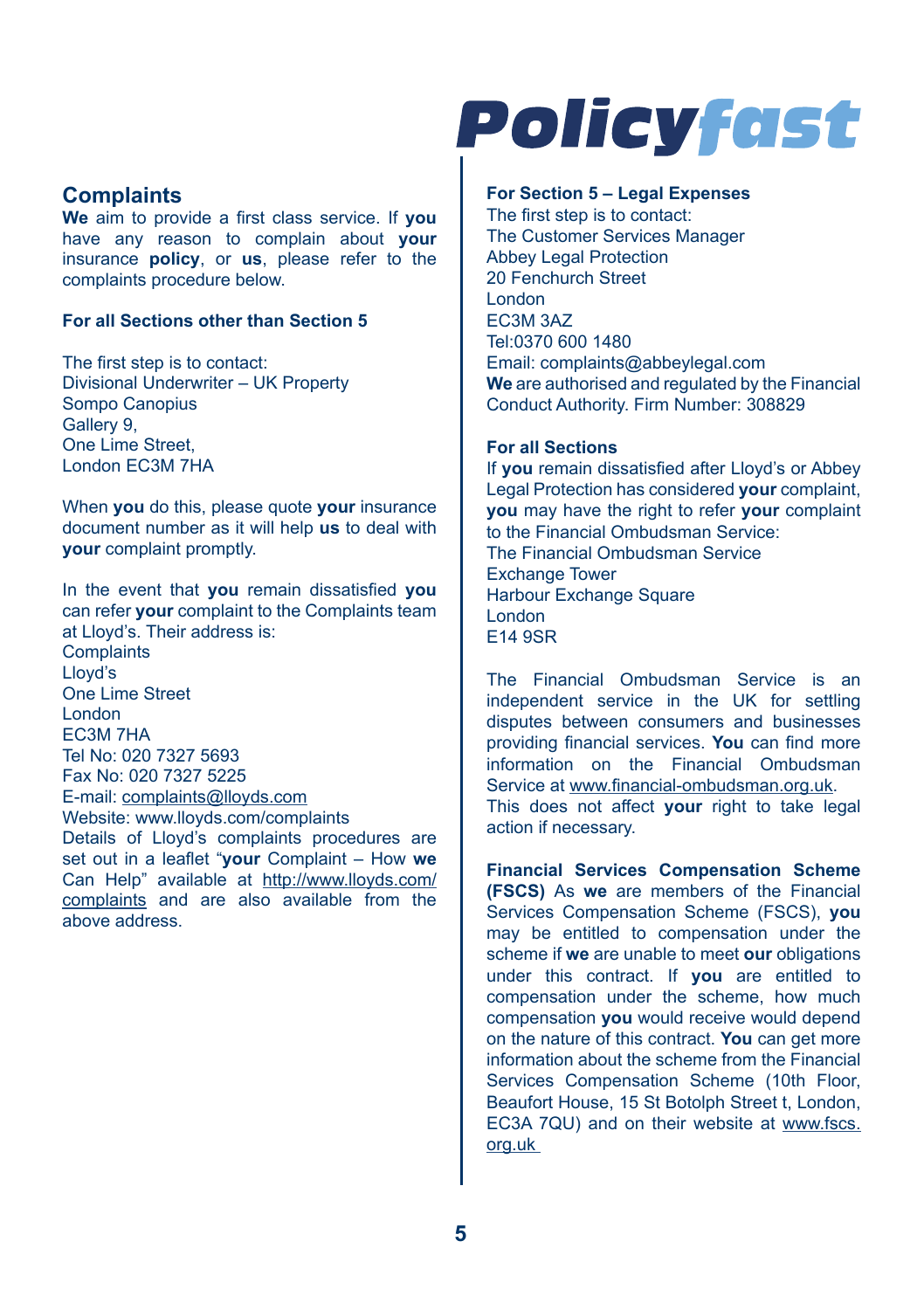#### **Data Protection Notice**

Any information provided to **us** by **you** or regarding **you** will be processed by **us** in compliance with the provisions of the Data Protection Act 1998 for the purpose of providing insurance and handling claims. This may necessitate providing such information to third parties.

#### **Financial Sanctions Clause**

**We** shall not provide any benefit under this **policy** to the extent of providing cover, payment of any claim or the provision of any benefit where doing so would breach any sanction, prohibition or restriction imposed by law or regulation.

#### **Third Parties**

**You** and **us** are the only parties to this **policy**. Nothing in this **policy** is intended to give any person any right to enforce any term of this **policy** which that person would not have had but for the Contracts (Rights of Third Parties) Act 1999.

#### **Choice of Law**

This **policy** is written in English and all communications about it will be in English. Unless **we** have agreed otherwise with **you**, this contract is governed by English law.

#### **Several Liability Clause**

The subscribing insurers' obligations under contracts of insurance to which they subscribe are several and not joint and are limited solely to the extent of their individual subscriptions. The subscribing insurers are not responsible for the subscription of any co-subscribing insurer who for any reason does not satisfy all or part of its obligations.

#### **General Exclusions**

This **policy** does not cover any loss,damage, liability or injury directly or indirectly caused by or contributed to or arising from:

#### **1. War Exclusion**

**We** will not pay for any loss or damage or liability directly or indirectly occasioned by, happening through or in consequence of war, invasion, acts of foreign enemies, hostilities (whether war be declared or not), civil war, rebellion, revolution, insurrection, military or usurped power, or confiscation or nationalisation or requisition or destruction of or damage to **property** by or under the order of any government or public or local authority.

#### **2. Sonic booms**

**We** will not pay for any loss or damage caused by pressure waves from aircraft and other airborne devices travelling at sonic or supersonic speeds.

#### **3. Radioactive Contamination and Nuclear Assemblies Exclusion**

- a) loss or destruction of or damage to any **property** whatsoever, or any loss or expenses whatsoever resulting or arising therefrom;
- b) any legal liability of whatsoever nature; directly or indirectly caused by or contributed to by or arising from:
	- ionising radiations or contamination by radioactivity from any nuclear fuel or from any nuclear waste from the combustion of nuclear fuel;
	- the radioactive, toxic, explosive or other hazardous properties of any explosive nuclear assembly or nuclear component thereof.

#### **4. Seizure or Confiscation**

**We** will not pay for any loss or damage to any **property** caused during seizure of or confiscation or attempts at either of these by Customs or other authorities.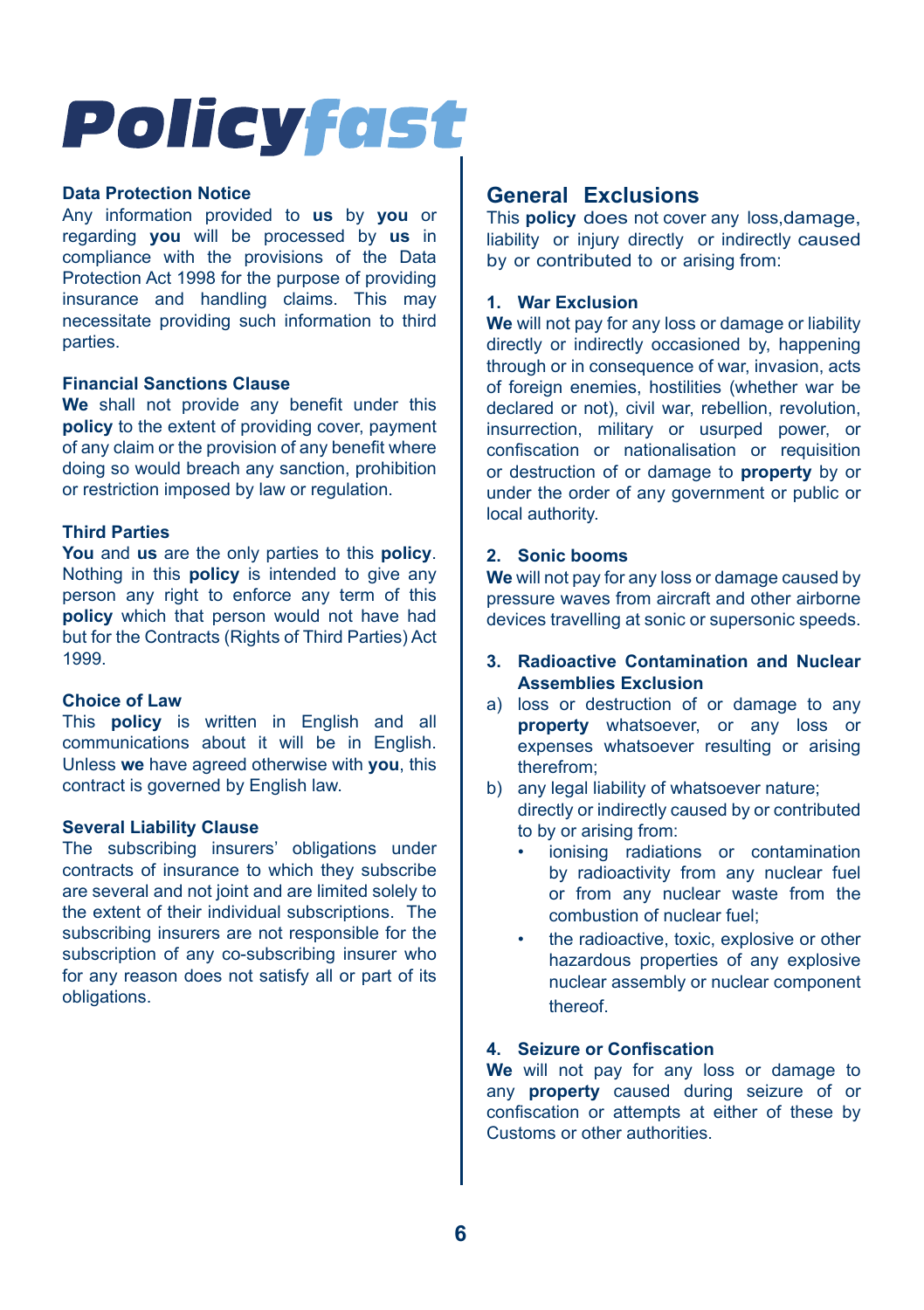- **5. Electronic Data Exclusion Clause We** will not pay for:
- a. loss or damage to any **property** whatsoever, or any loss or expenses whatsoever; or
- b. any legal liability of whatsoever nature directly or indirectly caused by or contributed to by or arising from;
	- computer viruses, erasure or corruption of electronic data; or
	- the failure of any equipment to correctly recognise the time or date or change of time or date;

For the purposes of this exclusion "computer virus" means a set of corrupting, harmful or otherwise unauthorised instructions or code including a set of maliciously introduced unauthorised instructions or code, programmatic or otherwise, that propagate themselves through a computer system or network of whatsoever nature.

- **6. Existing and Deliberate Damage We** will not pay for loss or damage
- a) Occurring before cover starts or arising from an event before cover starts
- b) Caused deliberately by **you** or any member of **your home**

#### **7. Wear and Tear**

**We** will not pay for damage caused by wear and tear or any other gradually operating cause.

#### **8. Loss of Value**

**We** will not pay for any reduction in value of the **property** insured following repair or replacement paid for under this contract of insurance.

#### **9. Other Insurance**

If **you** make a claim under this **policy** and **you**  were covered for the same loss, damage, or liability by any other insurance, **we** will only pay **our** share of the claim.

### **Policyfast**

#### **10. Terrorism**

Notwithstanding any provision to the contrary within this insurance or any endorsement thereto it is agreed that this insurance excludes loss, damage, cost or expense of whatsoever nature directly or indirectly caused by, resulting from or in connection with any act of terrorism regardless of any other cause or event contributing concurrently or in any other sequence to the loss.

For the purpose of this endorsement an act of terrorism means an act, including but not limited to the use of force or violence and or the threat thereof, of any person or group(s) of persons, whether acting alone or on behalf of or in connection with any organization(s) or government(s) committed for political, religious, ideological or similar purposes including the intention to influence any government and or to put the public, or any section of the public, in fear.

This endorsement also excludes loss, damage, cost or expense of whatsoever nature directly or indirectly caused by, resulting from or in connection with any action taken in controlling, preventing, suppressing or in any way relating to any act of terrorism.

If the Underwriters allege that by reason of this exclusion, any loss, damage, cost or expense is not covered by this insurance the burden of proving the contrary shall be upon the Assured. In the event any portion of this endorsement is found to be invalid or unenforceable, the remainder shall remain in full force and effect.

#### **11. Contractors**

Any claims arising out of the activities of contractors.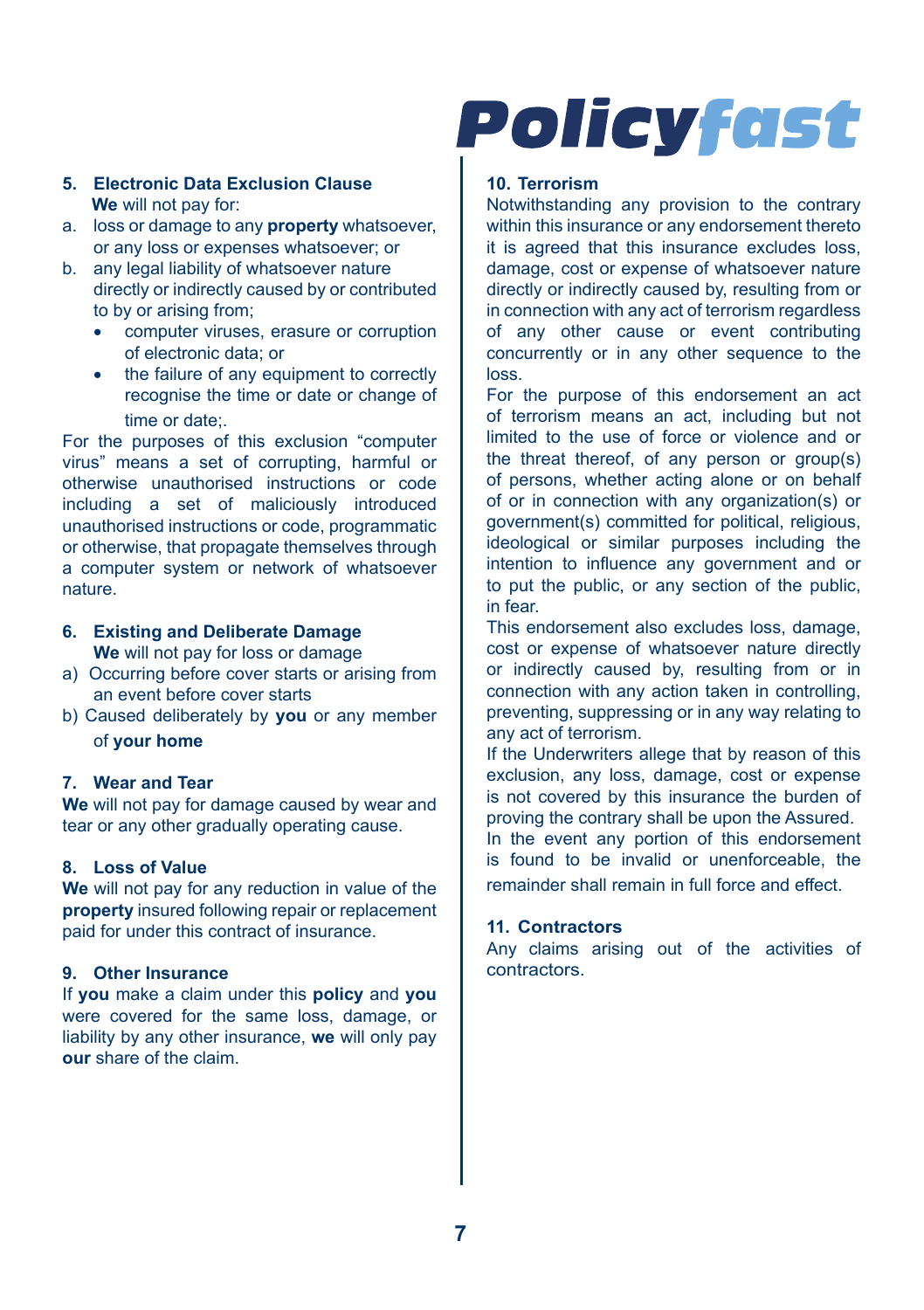#### **Section 1**

**Buildings -** Please check **your schedule** to see if **you** are covered by this section.

#### **What is covered under this section**

This insurance covers the **buildings** for loss or damage directly caused by:<br>1. fire. lightning. explo

- 1. fire, lightning, explosion, smoke or earthquake
- 2. aircraft and other flying devices or items dropped from them
- 3. i) storm
	- ii) flood
	- iii) weight of snow
	- **We** will not pay:
	- (a) for loss or damage to domestic fixed fuel-tanks in the open, swimming pools, tennis courts, drives, patios and terraces, gates, fences and hedges
- 4. i) escape of water from fixed water tanks, apparatus or pipes
	- ii) frost damage to fixed water tanks. apparatus, pipes or interior fixed domestic heating installations

**We** will not pay:

- (a) for loss or damage caused by **subsidence**, **heave** or **landslip** other than as covered under number 9 of section one
- (b) for loss or damage to domestic fixed fueloil tanks and swimming pools
- (c) for loss or damage while the **property** is **unoccupied**
- (d) damage to the installation itself
- 5. escape of oil from a fixed domestic oil-fired heating installation and smoke damage caused by a fault in any fixed domestic heating installation

**We** will not pay:

- (a) for loss or damage while the **property** is **unoccupied**
- (b) damage to the installation itself
- (c) for loss or damage caused by **subsidence**, **heave** or **landslip** other than as covered under number 9 of section one
- 6. theft or attempted theft **We** will not pay:
	- (a) for loss or damage while the **property** is **unoccupied**
	- (b) for loss or damage while the property is lent, let or sublet unless the loss or damage follows a violent and forcible entry
	- (c) for loss or damage caused by any tenant or person lawfully on the premises., exceeding GBP5,000
- 7. collision by any vehicle or animal **We** will not pay: for loss or damage caused by any tenant or person lawfully on the premises.
- 8. any person taking part in a riot, violent disorder, strike, labour disturbance, civil commotion or acting maliciously **We** will not pay:

- (a) for loss or damage while the **property** is **unoccupied**
- (b) for loss or damage unless the loss or damage follows a violent and forcible entry
- (c) for loss or damage caused by any tenant or person lawfully on the premises. Unless shown as covered on **your policy schedule**
- 9. **subsidence** or **heave** of the site upon which the **buildings** stand or **landslip**.

**We** will not pay:

- (a) for loss or damage to domestic fixed fueloil tanks, swimming pools, tennis courts, drives, patios and terraces, walls, gates and fences unless the private dwelling is also damaged at the same time by the same event
- (b) for loss or damage to solid floors unless the walls of the private dwelling are damaged at the same time by the same event
- (c) for loss or damage caused by faulty or unsuitable materials or design or poor workmanship
- (d) for loss or damage which compensation has been provided for or would have been but for the existence of this insurance under any contract or a guarantee or by law
- (e) for loss or damage caused by coastal or river bank erosion

**8**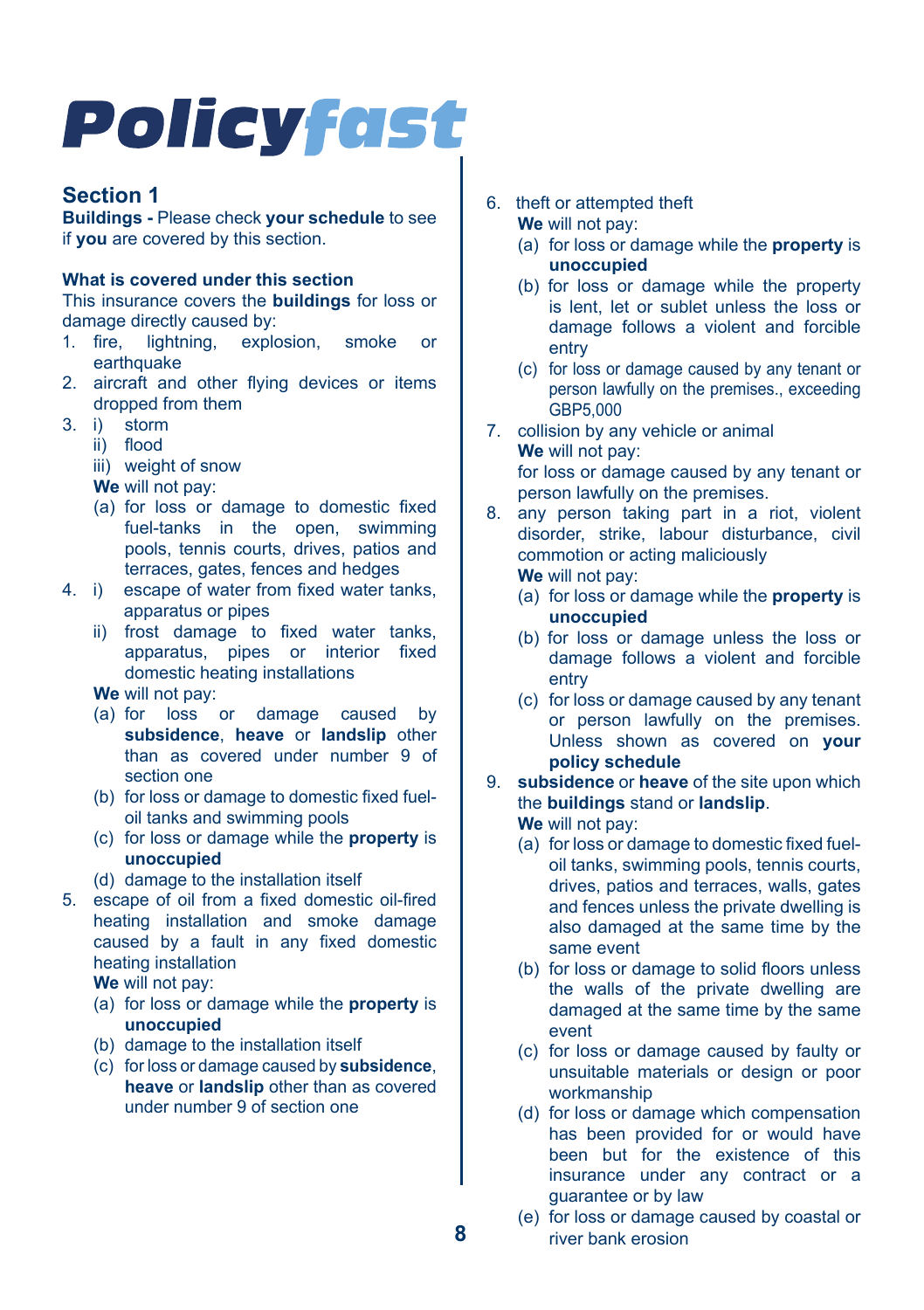- (f) for loss or damage whilst the **buildings** are undergoing any structural repairs, structural alterations, extensions or demolition
- (g) for loss or damage caused by normal **settlement** and / or any general deterioration of the **building**
- (h) loss or damage caused by the action of chemicals on, or the reaction of chemicals with, any materials which form part of the **buildings**
- (i) the first GBP1,000 of every claim.
- 10. breakage or collapse of fixed radio and or collapse of fixed radio and televisionaerials, fixed satellite dishes and theirfittings masts **We** will not pay:
	- (a) for loss or damage to the actual radio and television Aerials, satellite dishes, their fitting and Masts
- 11. falling trees, telegraph and other utility poles or lamp-posts

**We** will not pay:

- (a) for loss or damage caused by treesbeing cut down or cut back within the **property**
- (b) for loss or damage to gates, fences and hedges

### **Policyfast**

#### **This section of the insurance also covers**

- A. the cost of repair or replacement following **accidental damage** to:
	- fixed glass and double glazing
	- (including the cost of replacing frames)
	- solar panels
	- sanitary ware
	- ceramic hobs

all forming part of the **buildings We** will not pay:

- (a) for damage while the **buildings** are **unoccupied**
- B. the cost of repairing **accidental damage** to:
	- domestic oil pipes
	- underground water-supply pipes
	- underground sewers, drains and septic tanks
	- underground gas pipes
	- underground cables

for which **you** are legally liable

#### **We** will not pay

- (a) for damage caused by rust or corrosion;
- (b) for damage caused whilst clearing or attempting to clear a blockage;
- (c) for damage whilst the property is left empty or unoccupied
- (d) for damage due to a fault or limit of design, manufacture, construction or installation

C.

- loss of rent due to **you** which **you** are unable to recover OR<br>additional costs
- of alternative accommodation, substantially the same as **your** existing accommodation, which **you** have to pay for

while the **buildings** cannot be lived in following loss or damage which is covered under section one

**We** will not pay

- (a) any amount over 20% of the sum insured for the **buildings** damaged or destroyed
- (b) any loss when the **Property** is untenanted - unless at the time of the incident giving rise to the damage, there was a signed tenancy agreement to confirm future occupation.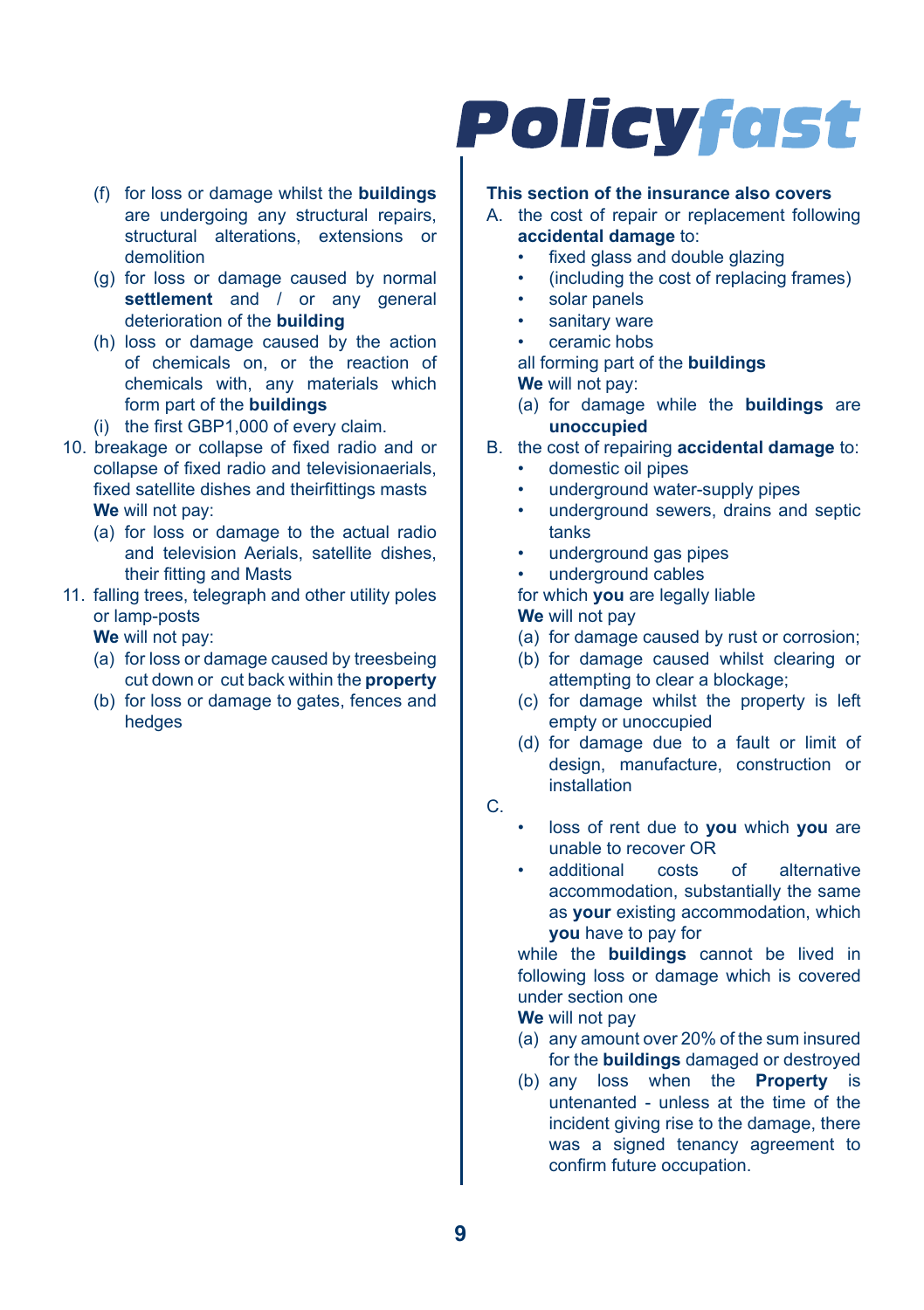- D. expenses **you** have to pay and which **we**  have agreed in writing in advance for
	- architects', surveyors', consulting engineers' and legal fees
	- the cost of removing debris and making safe the **buildings**
	- costs **you** have to pay in order to comply with any Government or local authority requirements

following loss or damage to the **buildings** which is covered under this section (section one)

**We** will not pay:

- (a) any expenses for preparing a claim under this or any other insurance or an estimate of loss or damage
- (b) any costs if Government or local authority requirements have been served on **you** before the loss or damage occurred
- E. increased domestic metered water and oil charges **you** have to pay following an escape of water or oil which gives rise to a claim accepted by **us** under number four (4) or five (5) of section one

**We** will not pay:

more than GBP25,000 any one claim. If **you**  claim for such loss under sections one and two, **we** will not pay more than GBP25,000 in total

F. anyone buying the **property** who will have the benefit of section one until the sale is completed or the insurance ends, whichever is sooner

**We** will not pay:

if the **buildings** are insured under any other insurance

G. the cost of finding the source of an escape of water from any fixed water tanks, apparatus or pipes following loss or damage to the **buildings** which is covered under section one

**We** will not pay:

more than GBP25,000 any one claim.

H. if **You** buy a new **Property**, **Your** existing **buildings** will be insured free of charge until the date of completion or for three months whichever is the earlier. This extension will operate from the time **We** agree to insure the **buildings** of **Your** new **property** 

J. Damage to the **property** caused by forced access by the fire, police or ambulance service as a result of an emergency or to prevent damage to the **Property We** will not pay:

more than GBP5,000 for any one incident

- K. increased metered water charges **you** have to pay following an accidental escape of water discharged from a metered water system providing service to the home and **we** will pay for loss of oil following a claim for escape of oil. The maximum amount **we** will pay is GBP25,000 in any one occurrence.
- L. the necessary costs incurred which **we** have agreed for repairing or replacing the gardens at the premises back to their original condition following loss or damage which is covered by an insured event or damage caused by the emergency services attending the premises up to a maximum of GBP25,000 in any one period of insurance.
- M. the costs the insured is responsible to pay for professional contractors to trade and remove wasp or bee nests at the premises up to a maximum of GBP500 for any one loss. **We** will not pay for the removal of nests that existed prior to commencement of this policy.
- N. the costs incurred in refilling fire extinguishment appliances, replacing used sprinkler heads and refilling sprinkler tanks in the event of damage to insured **property** caused by fire.
- O. the cost of water, gas, electricity or other metered supply charges incurred by the insured and for which the insured is legally responsible up to a maximum of GBP25,000 for any one loss due to unauthorised use by persons taking possession of or occupying any **buildings** without written consent of the insured, provided that
	- a) the insured shall take all practicable steps to terminate such unauthorised use as it is discovered,
	- b) General Condition 13 of the policy has been complied with by the insured,
	- c) immediate notification of such possession is given to the insurer upon the Insured becoming aware of it.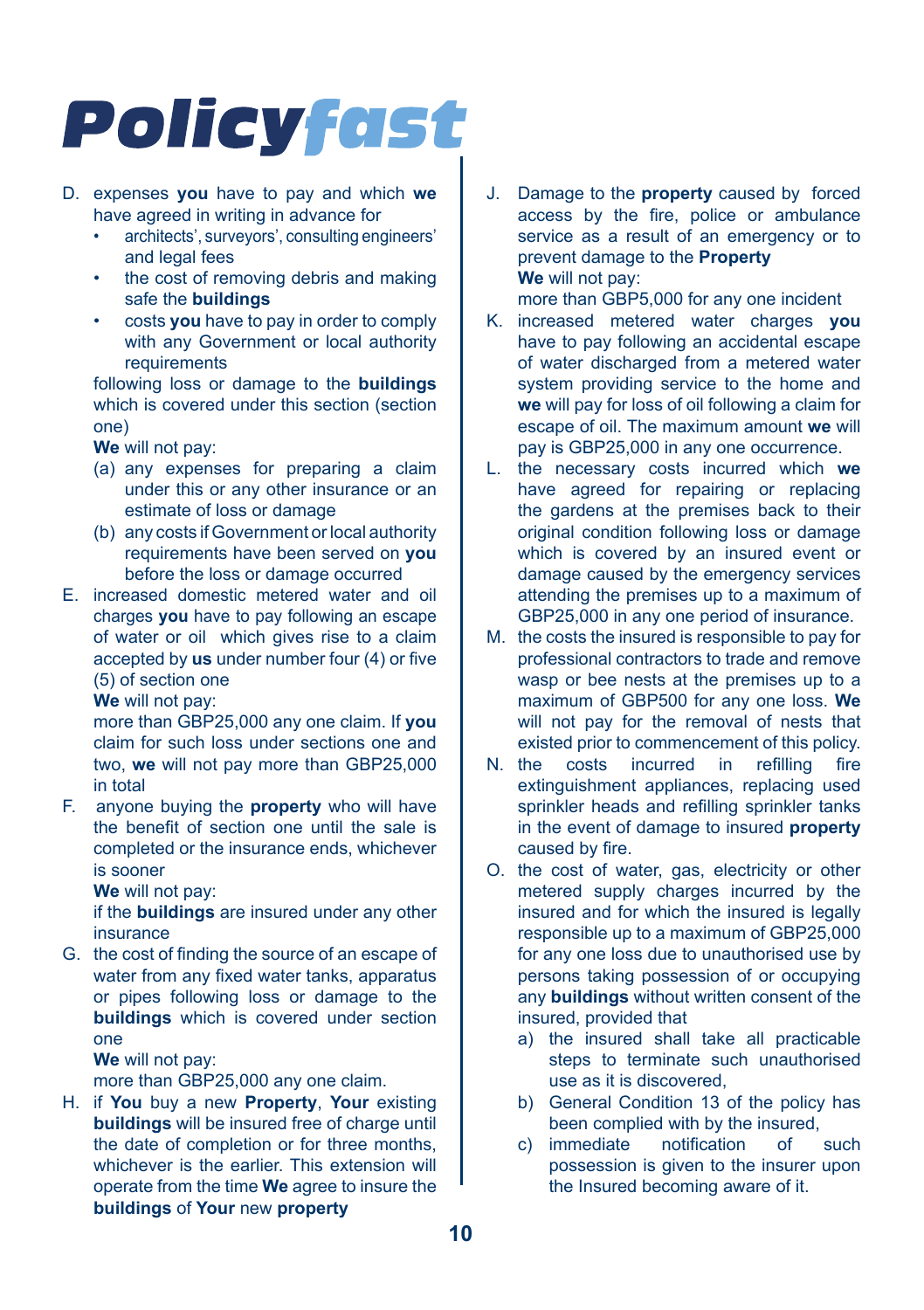#### **Accidental damage** to the **Buildings**

The following applies only if the **schedule** shows that **accidental damage** to the **buildings** is included.

This extension covers:

**accidental damage** to the **buildings We** will not pay:

- (a) for damage or any proportion of damage which **we** specifically exclude elsewhere under section one
- (b) for the **buildings** moving, settling, shrinking, collapsing or cracking
- (c) for damage while the **property** is being altered, or extended
- (d) for damage to out **buildings** and garages which are not of **standard construction**
- (e) for damage while the **property** is lent, let or sublet
- (f) for the cost of general maintenance
- (g) for damage caused by infestation, corrosion, damp, wet or dry rot, mould or frost
- (h) for damage caused by chewing, tearing, scratching or fouling by animals, or damage caused by insects, vermin or infestation
- (i) for damage caused by faulty or unsuitable materials, or design or poor workmanship
- (j) for damage from mechanical or electrical faults or breakdown
- (k) for damage caused by dryness, dampness, extremes of temperature or exposure to light
- (l) for damage to swimming pools, tennis courts, drives, patios and terraces, walls, gates, fences and fuel tanks
- (m) for damage caused by or contributed to by or arising from any kind of pollution and/or contamination
- (p) for damage while the **buildings** are **unoccupied**
- (q) for damage or deterioration of any article caused by dyeing, cleaning, repair or renovation of the item, or whilst it is being worked upon

### **Policyfast**

Conditions that apply to section one **(buildings)**  only

#### **Settling claims**

How **we** deal with **your** claim

- 1. If **your** claim for loss or damage is covered under section one, **we** will pay the full cost of repair as long as:
	- the **buildings** were in a good state of repair immediately prior to the loss or damage; and
	- the sum insured is enough to pay for the full cost of rebuilding the **buildings** in their present form; and
	- the damage is repaired.

If the **buildings** were not in a good state of repair prior to the loss **we** may deduct an amount from **your** claim to reflect the difference in the value of the **buildings** in a good state of repair and the value of the **buildings** in disrepair.

2. **We** will not pay the cost of replacing or repairing any undamaged parts of the **buildings** which form part of a pair, set, suite or part of a common design or function when the loss or damage is restricted to a clearly identifiable area or to a specific part.

**Your** sum insured

- 3. **We** will not reduce the sum insured under section one after **we** have paid a claim as long as **you** agree to carry out **our** recommendations to prevent further loss or damage.
- 4. If **you** are under-insured, which means the cost of rebuilding the **buildings** at the time of loss or damage is more than **your** sum insured for the **buildings**, then **we** will only pay a proportion of the claim. For example if **your** sum insured only covers one half of the cost of rebuilding the **buildings**, **we** will only pay one half of the cost of repair or replacement.

#### **Limit of insurance**

**We** will not pay more than the sum insured for each **property** shown in the **schedule. Contents** Please check **your schedule** to see if **you** are covered by this section.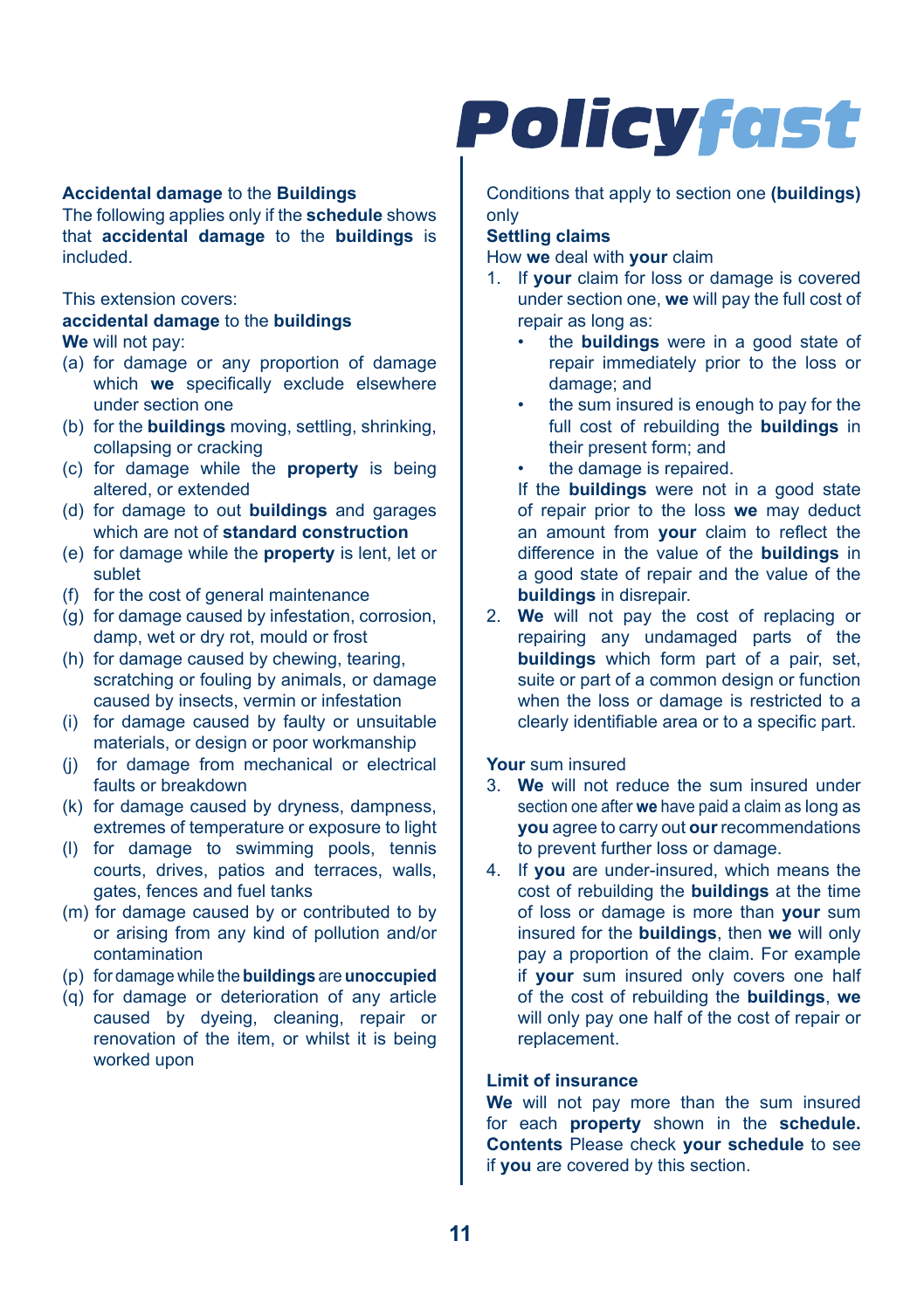#### **Section 2**

**Contents - Please check your schedule to see if you are covered by this section** 

#### **What is covered under this section**

This insurance covers the **contents** for loss or damage directly caused by:

- 1. fire, lightning, explosion, smoke or earthquake
- 2. aircraft or other flying devices or items dropped from them<br>i) storm
- $3. i)$ 
	- ii) flood
	- iii) weight of snow
	- **We** will not pay:

#### for **contents** outside the **property**

4. escape of water from fixed water tanks, apparatus or pipes **We** will not pay:

for damage while the **buildings** are **unoccupied**

5. escape of oil from a domestic fixed oil-fired heating installation and smoke damage caused by a fault in any fixed domestic heating installation

**We** will not pay:

for damage while the **buildings** are **unoccupied**

6. theft or attempted theft

**We** will not pay:

- (a) for loss or damage unless the loss or damage is caused by a violent and forcible entry
- (b) for damage while the **buildings** are **unoccupied**
- (c) for loss or damage caused by any tenant or person lawfully on the premises., exceeding GBP5,000
- 7. collision by any vehicle or animal
- 8. any person taking part in a riot, violent disorder, strike, labour disturbance, civil commotion or acting maliciously
	- **We** will not pay:
	- (a) for loss or damage caused by any tenant or person lawfully on the premises. Unless shown as covered on **your policy schedule**.
	- (b) for loss or damage unless the loss or damage follows a violent and forcible entry
	- (c) for damage while the **buildings** are **unoccupied**
- 9. **subsidence** or **heave** of the site upon which the **buildings** stand or **landslip We** will not pay:
	- (a) for loss or damage to domestic fixed fueloil tanks, swimming pools, tennis courts, drives, patios and terraces, walls, gates and fences unless the private dwelling is also damaged at the same time by the same event
	- (b) for loss or damage to solid floors unless the walls of the private dwelling are damaged at the same time by the same event
	- (c) for loss or damage caused by faulty or unsuitable materials or design or poor workmanship
	- (d) for loss or damage which compensation has been provided for or would have been but for the existence of this insurance under any contract or a guarantee or by law
	- (e) for loss or damage caused by coastal or river bank erosion
	- (f) for loss or damage whilst the **buildings** are undergoing any structural repairs, structural alterations, extensions or demolition
	- (g) for loss or damage caused by normal **settlement** and / or any general deterioration of the **building**
	- (h) loss or damage caused by the action of chemicals on, or the reaction of chemicals with, any materials which form part of the **buildings**
	- (i) the first GBP1,000 of every claim
- 10. falling trees, telegraph poles or lamp-posts **We** will not pay:

for loss or damage caused by trees being cut down or cut back within the **property**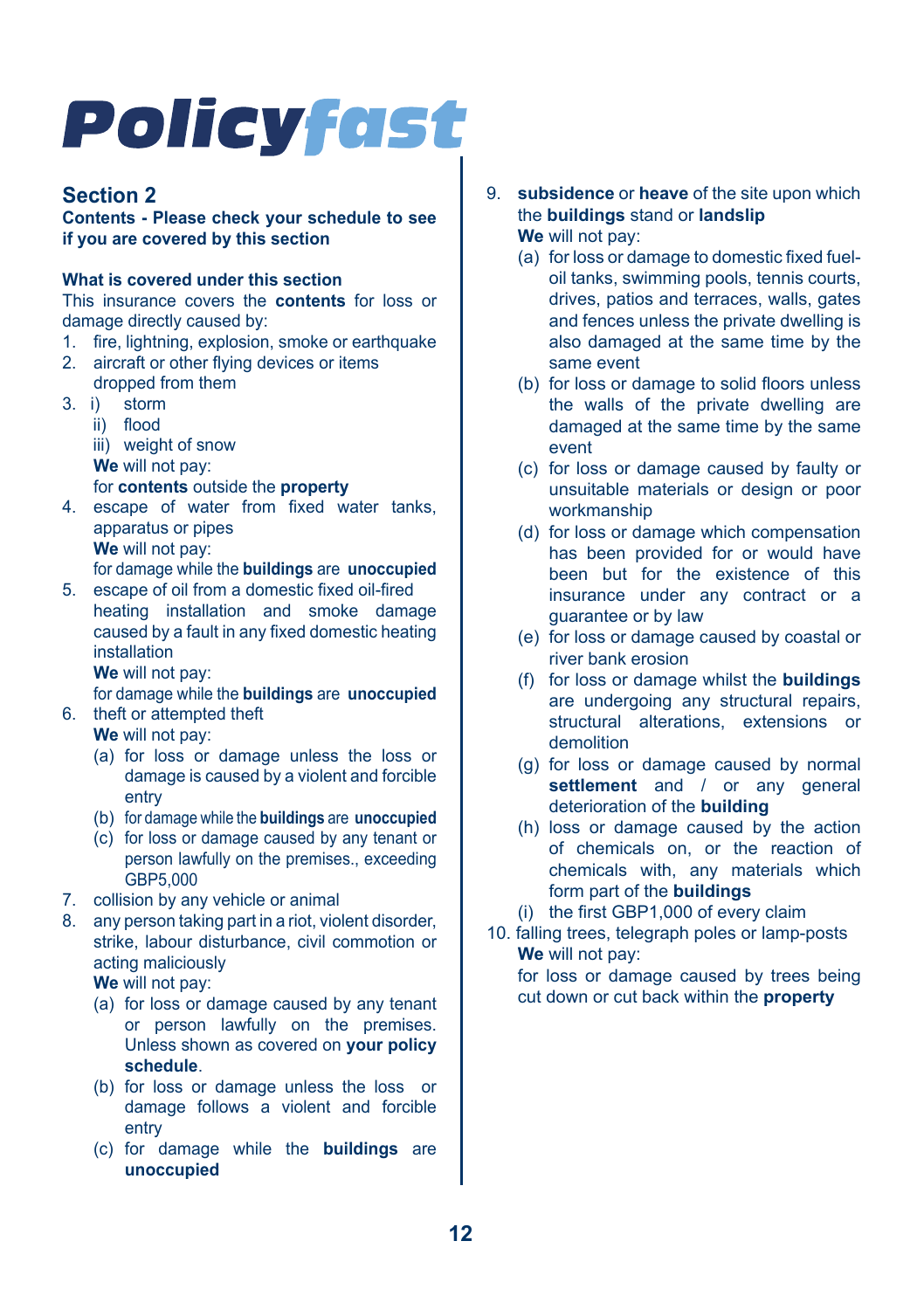#### **This section of the insurance also covers**

- A. **accidental damage** to televisions, radios, gaming consoles, DVD players, **property** computers, and all other audio and video equipment all situated within the **property We** will not pay:
	- (a) for damage or deterioration caused in the process of cleaning, repair, renovation, or dismantling the item.
	- (b) for the damage to removable data storage media, including tapes, records, cassettes, discs, memory cards and sticks, computer and console games or computer software
	- (c) for mechanical or electrical faults or breakdown
	- (d) over GBP2,500 for any single item
	- (e) for damage while the **buildings** are **unoccupied**

#### B. accidental breakage of

- fixed glass and double glazing
- sanitary ware

forming part of the **buildings** which **you** are legally liable for as a tenant and do not have other insurance for

- mirrors
- glass tops and fixed glass in furniture
- glass/ceramic hobs
- **We** will not pay:
- (a) for the cost of repairing, removing or replacing frames
- (b) for damage while the **buildings** are **unoccupied**
- C. the **contents**, if these are not already insured, whilst they are temporarily out of the **property** against loss or damage directly caused by:
	- (i) any of the events insured under numbers 1-10 in section two while the **contents** are:
		- in any occupied private dwelling
		- in any **buildings** where **you** are living or working
		- in any building for valuation, cleaning or repair
		- in any storage facility
		- in any bank or safe deposit

(ii) fire, lightning, explosion,

**Policyfast** 

(iii) earthquake, theft or attempted theft while the **contents** are being moved to **your** new **property** or to or from any bank, safe deposit or storage facility **We** will not pay

- (a) for **contents** outside the United Kingdom
- (b) for **personal money** or **credit cards**
- D. up to twelve (12) months rent **you** have to pay as occupier if the **property** cannot be lived in following loss or damage which is covered under this section (section two) OR costs of using other accommodation. substantially the same as **your** existing accommodation, which **you** have to pay for if the **property** cannot be lived in following loss or damage which is covered under this section (section two)

**We** will not pay

- (a) any amount over 20% of the sum insured under section two for the **contents** of the **buildings** damage or destroyed.
- (b) for any loss when the **Property** is untenanted unless at the time of the incident giving rise to the damage, there was a signed tenancy agreement to confirm future occupation.
- E. costs you have to pay for replacing locks to safes, alarms and outside doors in the property following theft or loss of your keys **We** will not pay

any amount over GBP5,000 in any **period of insurance** 

F. increased domestic metered water and domestic heating fuel charges you have to pay following an accidental loss of water or oil which gives rise to a claim accepted by **us** under number four (4) or five (5) of section two

**We** will not pay

- (a) more than GBP1,000 any one claim. If **you** claim for such loss under sections one and two, **we** will not pay more than GBP1,000 in total
- (b) for damage while the **buildings** are **unoccupied**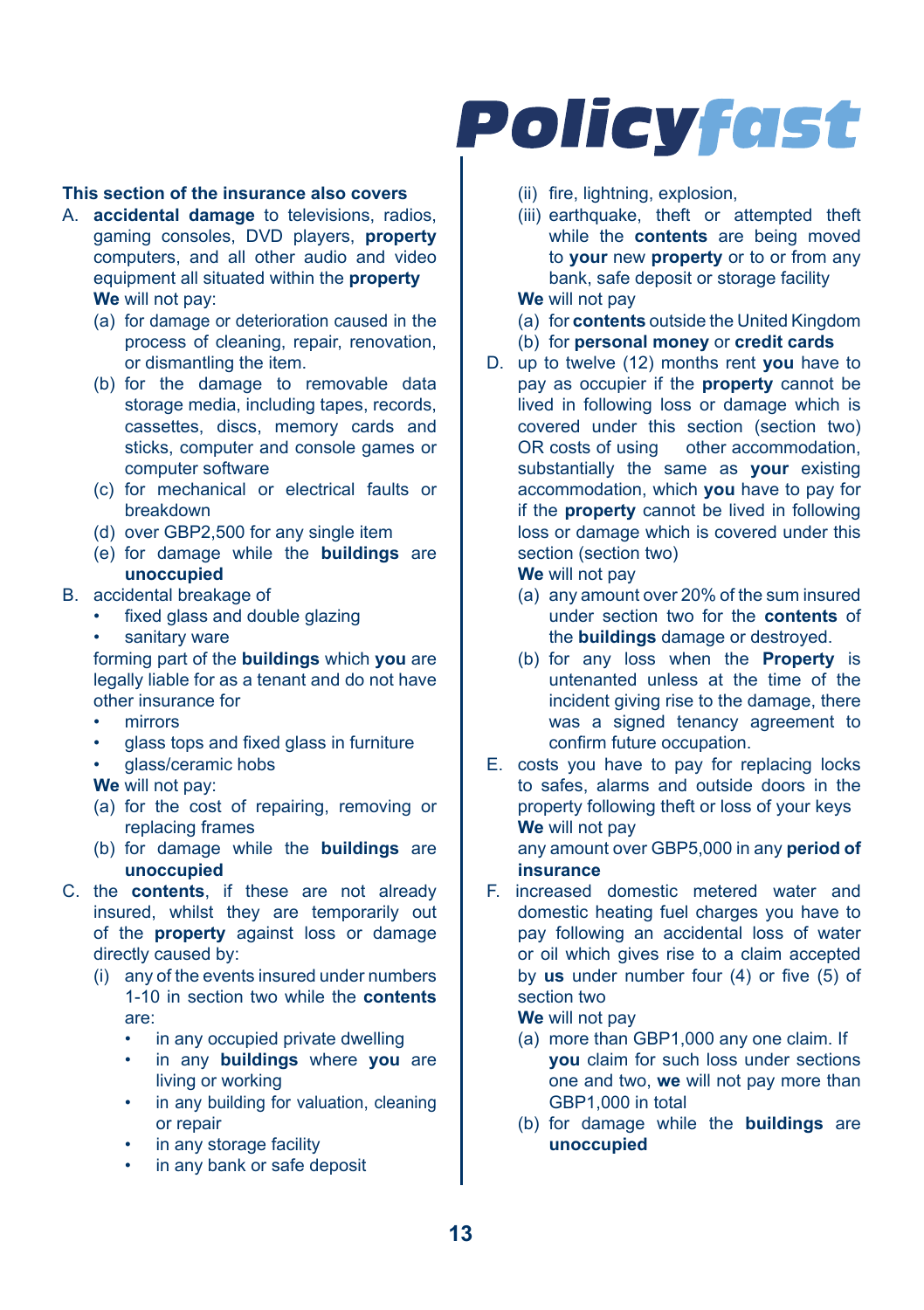G. **Contents** in the open whilst in the boundaries of the **property**

**We** will not pay

- (a) for the damage while the buildings are unoccupied
- (b) pedal cycles
- H. The cost of repairing damage to **your property** following forcible entry by the emergency services as a result of an emergency or to prevent damage to the **property**

**We** will not pay more than GBP5,000 any one claim

#### **Accidental damage** to **contents**

The following applies only if the **schedule** shows that **accidental damage** to **contents** is included.

This extension covers:

**accidental damage** to the **contents** within the **property** 

**We** will not pay

- (a) for damage or any proportion of damage which **we** specifically exclude elsewhere under section two
- (b) for damage to **contents** within garages and out **buildings**
- (c) for damage while the **property** is **unoccupied**
- (d) for damage to **personal money**, **credit cards**, documents or stamps
- (e) any amount over GBP1,000 in total for porcelain, china, glass and other brittle articles
- (f) for damage or deterioration of any article caused by dyeing, cleaning, repair or renovation of the item, or whilst it is being worked upon
- (g) for damage caused by chewing, tearing, scratching or fouling by animals, or damage caused by insects, vermin or infestation
- (h) for damage caused by faulty design or unsuitable materials specification, workmanship or materials
- (j) for damage caused by dryness, dampness, wet or dry rot, mould or frost, or extremes of temperature and exposure to light
- (k) for any damage caused by or contributed to by or arising from any kind of pollution and/or contamination
- (l) any mechanical breakdown or malfunctioning of an article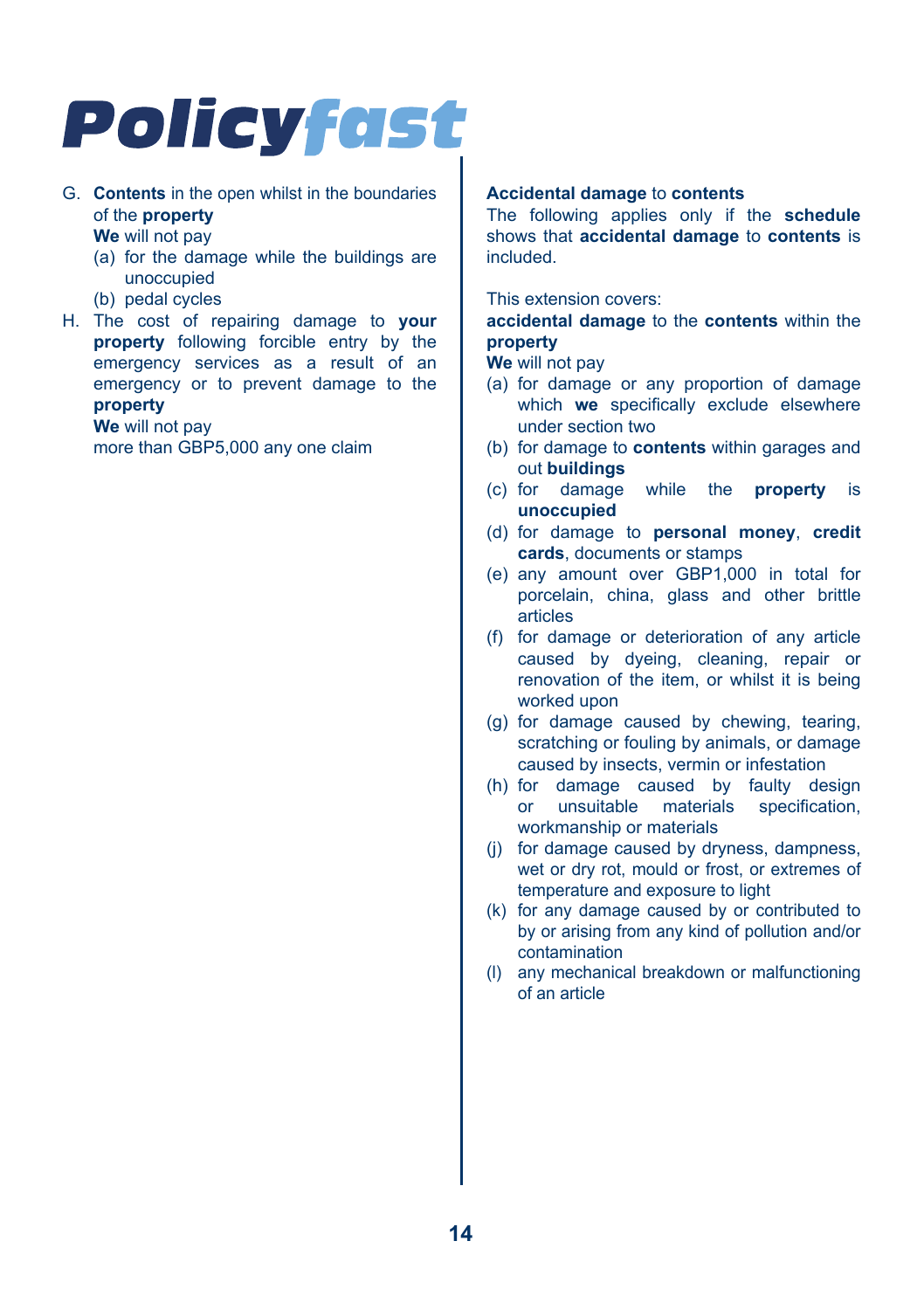#### Settling claims Conditions that apply to section two **(contents)** only

How **we** deal with **your** claim

- 1. If **you** claim for loss or damage to the **contents we** will at **our** option repair, replace or pay for any article covered under section two. For total loss or destruction of any article **we**  will pay **you** the cost of replacing the article as new, as long as:
	- the new article is as close as possible to but not an improvement on the original article when it was new; and
	- **we** have authorised the cost of replacement.
- 2. **We** will not pay the cost of replacing or repairing any undamaged parts of the **contents** which form part of a pair, set or suite or part of a common design or function when the loss or damage is restricted to a clearly identifiable area or to a specific part.

#### **Your** amount insured

- 3. **We** will not reduce the amount insured under section two after **we** have paid a claim as long as **you** agree to carry out **our** recommendations to prevent further loss or damage.
- 4. If **you** are under-insured, which means the cost of replacing or repairing the **contents** at the time of the loss or damage is more than **your** amount insured for the **contents**, then **we** will only pay a proportion of the claim. For example if **your** amount insured only covers one half of the cost of replacing or repairing the **contents**, **we** will only pay one half of the cost of repair or replacement.

#### Limit of insurance

**We** will not pay any more than the amount insured for the **contents** of each **property** shown in the **schedule.** 

### **Policyfast**

#### **Section 3**

#### **Accidents to Domestic Staff**

This section applies only if the **schedule** shows it is included.

#### **What is covered under this section**

**We** will pay for **your** legal liability for amounts **you** become legally liable to pay, including costs and expenses which **we** have agreed in writing in advance, for bodily injury by accident happening during the **period of insurance** anywhere in the world to **your** domestic staff employed in connection with the **property** shown in the **schedule** 

#### **We** will not pay

for **bodily injury** arising directly or indirectly

- from the use of any vehicle outside the **property**
- from any vehicle used for racing, pace making or speed testing
- from any communicable disease or condition
- in Canada or the United States of America after the total period of stay has exceeded thirty (30) days in the **period of insurance**
- from any animal other than cats, horses, or dogs which are not designated as dangerous under the Dangerous Dogs Act 1991, The Dangerous Dogs (Northern Ireland) Order 1991 or Dangerous Dogs Amendment 1997, the Control of Dogs (Scotland) Act 2010 or any amending legislation.

#### Limit of insurance

**We** will not pay more than **GBP10,000,000**  for any one accident or series of accidents arising out of any one event, plus the costs and expenses which **we** have agreed in writing in advance.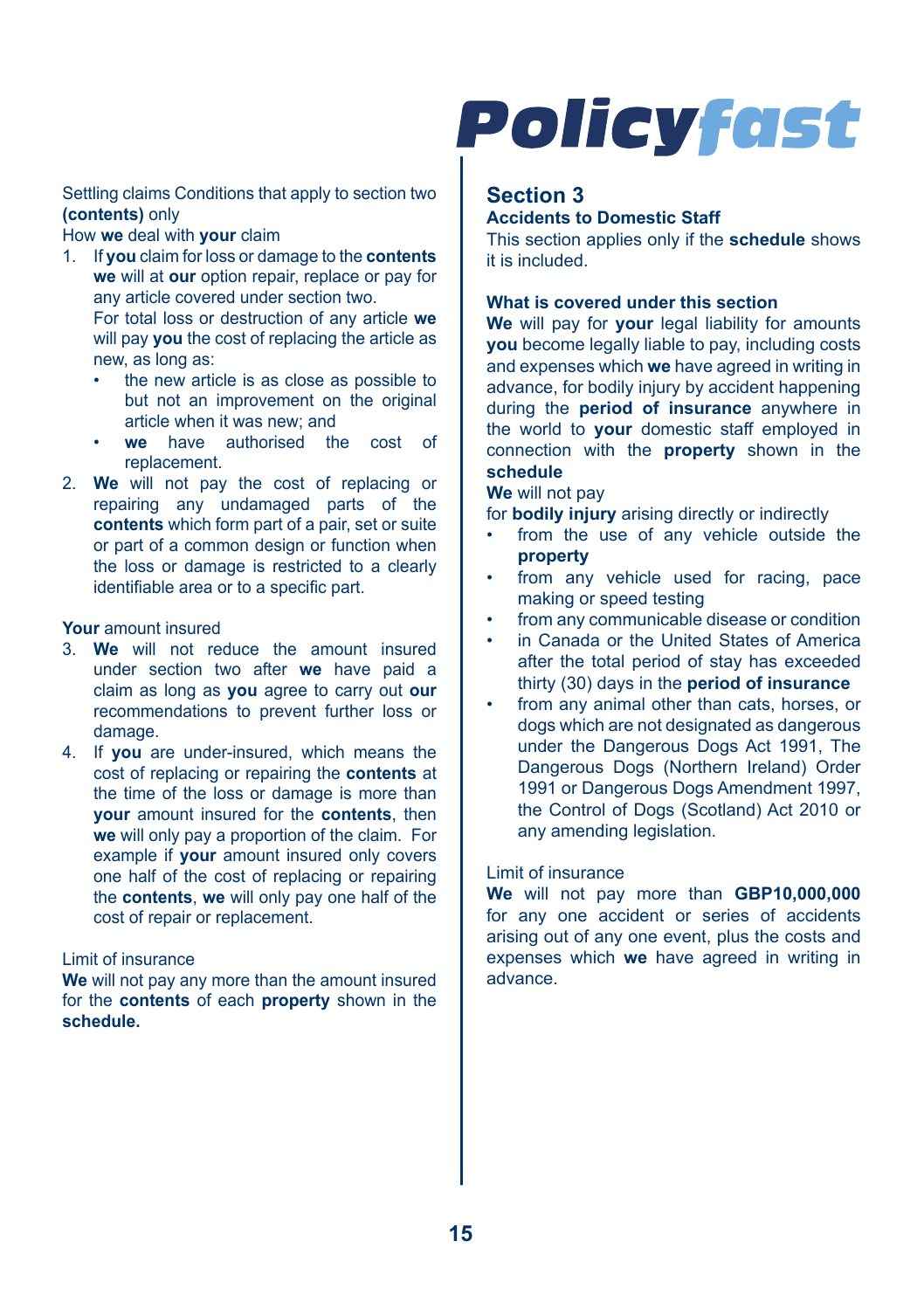#### **Section 4**

#### **Legal Liability to the Public**

This section applies only if the **schedule** shows that either the **buildings** are insured under section one or the **contents** are insured under section two of this insurance.

#### **Part A - this section applies in the following way:**

- if the **buildings** only are insured, **your** legal liability as owner is covered under Part A(i) below only.
- if the **contents** only are insured, **your** legl liability as occupier is covered under Part A (i) and Part A (ii) below only is shown as included on **your schedule**
- if the **buildings** and **contents** are insured, **your** legal liability as owner or occupier is covered under Part A(i) and Part A(ii) below.

#### **What is covered under this section**

- (i) as owner or occupier up to the amounts insured stated in the **schedule** for any amounts **you** become legally liable to pay as damages for
	- bodily injury
	- damage to **property**

caused by an accident happening at the **property** during the **period of insurance**,

#### OR

- (ii) as a private individual for any amounts **you** become legally liable to pay as damages for
	- bodily injury
	- damage to **property**

caused by an accident happening anywhere in the world during the **period of insurance**

#### **What is not covered under this section**

- (a) for **bodily injury** to
	- **you**
	- any other permanent member of the **property**
	- any person who at the time of sustaining such injury is employed by **you**
- (b) for bodily injury arising directly or indirectly from any communicable disease or condition
- (c) arising out of any criminal or violent act to another person or **property**
- (d) for damage to **property** owned by or in the charge or control of
	- **you**
	- any other permanent member of the **property**
	- any person engaged in **your** service
- (e) in Canada or the United States of America after the total period of stay in either or both countries has exceeded thirty (30) days in the **period of insurance**
- (f) arising directly or indirectly out of any<br>profession, occupation, business or profession, occupation, business or employment of **yours??**
- (g) which is **your** legal liability by having entered into a contract and which would not otherwise be covered
- (h) arising out of **your** ownership, possession or use of:
	- (i) any motorised or horse drawn vehicle other than:
		- domestic gardening equipment used within the **property** and
		- domestic pedestrian controlled gardening equipment
	- (ii) any power-operated lift other than stairlifts
	- (iii) any aircraft or watercraft other than manually operated rowing boats, punts or canoes
	- (iv) any animal other than cats, horses, or dogs which are not designated as dangerous under the Dangerous Dogs Act 1991, The Dangerous Dogs (Northern Ireland) Order 1991 or Dangerous Dogs Amendment 1997, the Control of Dogs (Scotland) Act 2010 or any amending legislation
- (j) in respect of any kind of pollution and/or contamination unless it is:
	- caused by a sudden, identified, unexpected and unforeseen accident which happens in its entirety at a specific moment of time during the **period of insurance** at the **property** named in the **schedule**; and
	- reported to **us** not later than thirty (30) days from the end of the **period of insurance**;
- (k) arising out of **your** ownership, occupation, possession or use of any **land** or building that is not within the **property**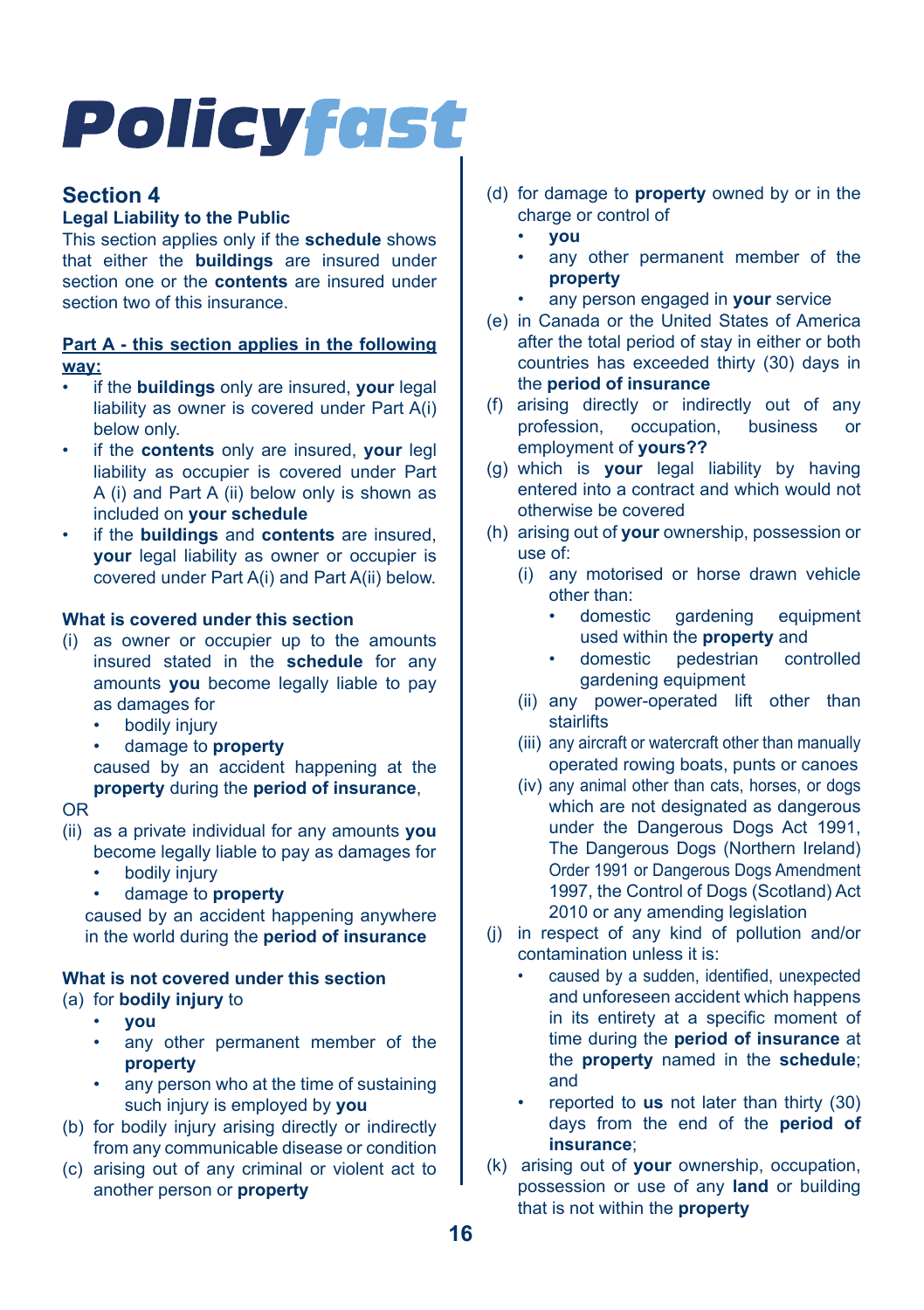#### **Part B**

#### **We** will pay for

any amount **you** become legally liable to pay under Section 3 of the Defective **Property** Act 1972 or Article 5 of the Defective **Property** (Northern Ireland) Order 1975 in connection with any **property** previously owned and occupied by **you**

**We** will not pay

for the cost of repairing any fault or alleged fault

#### **Limit of insurance**

**We** will not pay

- More than **GBP2,000,000,** in all, in respect of pollution and/or contamination:
- in respect of other liability covered under section four - more than **GBP2,000,000** in all for Part A and C, and **GBP100,000** for Part B for any one accident or series of accidents arising out of any one event, plus the costs and expenses which **we** have agreed in writing in advance.

## **Policyfast**

#### **Section 5 – Legal Expenses**

This is a "claims made" insurance and only covers **claims** notified to **us** during the **period of insurance**.

**We** agree in consideration of the premium to indemnify the **insured** to the extent and in the manner provided within this **policy** in connection with activities within the scope and extent of the **business description** of the **insured**.

All Acts of Parliament referred to in this **policy** shall include any subsequent amendments, re-enactments or regulations and equivalent legislation enforceable within the **territorial limits**.

#### **Terms that apply to this Section Definitions**

Wherever the following words or phrases appear in this section of the **policy**, they will be shown in bold and have the following meanings:

#### **Any One Claim**

All **claims** consequent upon the same original cause, event or circumstance. In respect of a **claim** under Section D Tax Protection, an **HMRC investigation** into a later year's Self Assessment Return, where a previous year's Self Assessment Return is still subject to an open enquiry, shall be deemed to be **any One Claim**.

#### **Adjudication**

The dispute resolution process introduced by the Housing Grants Construction and Regeneration Act 1996 whether required by contract or statute.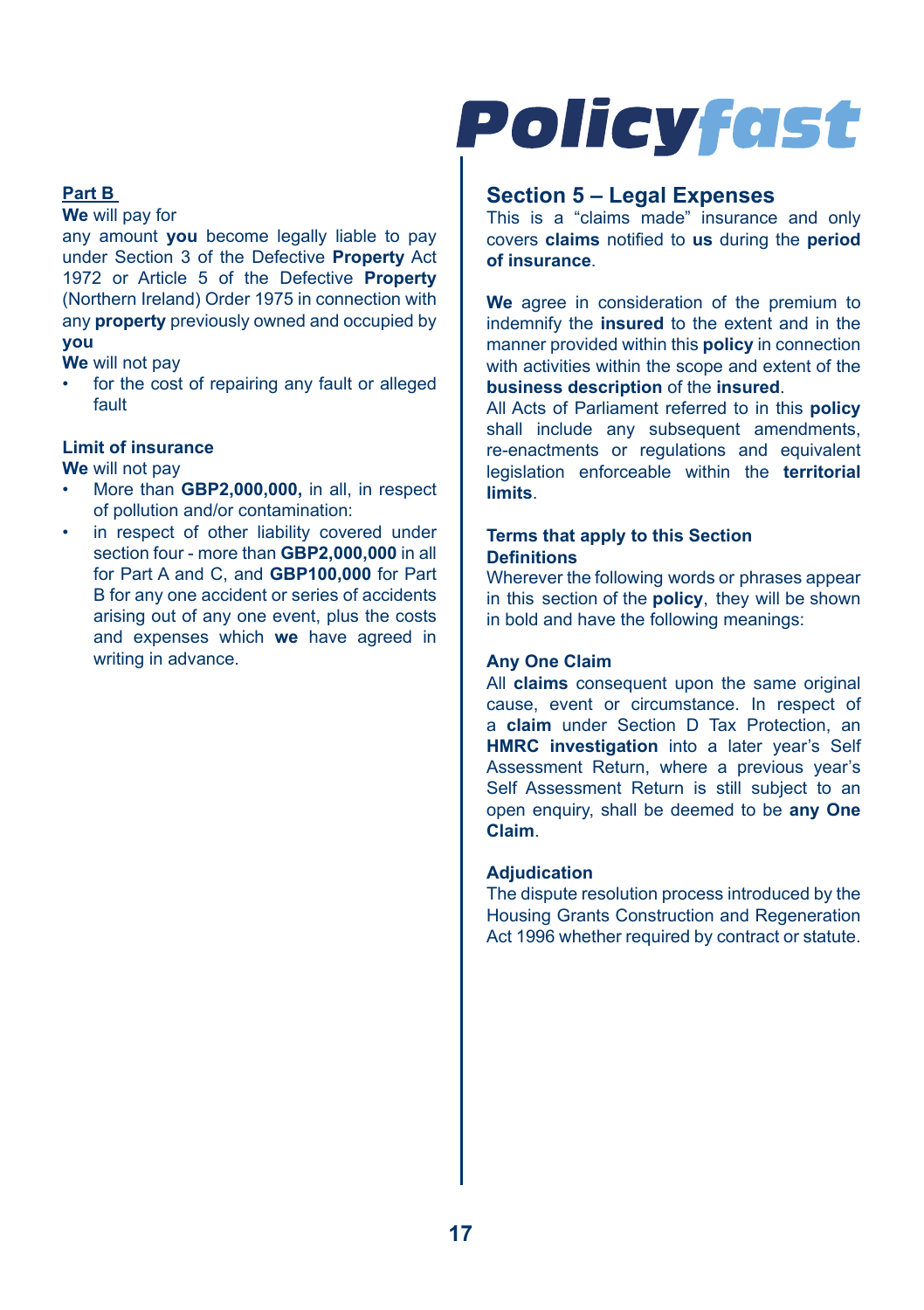#### **Adjudication Expenses**

Any professional fees expenses and other disbursements (including those associated with the appointment of an adjudicator) reasonably incurred by the **appointed representative** in preparing for and/or representing the Insured at an **adjudication** with the consent of **us** together with any costs incurred by the adjudicator and which the **Insured** is ordered to pay the adjudicator or which may be necessary to secure the release of the adjudicator's award in an **adjudication**. **adjudication expenses**  do not include any costs the Insured agrees to pay or may be ordered to pay any other party to the **adjudication** – whether contractually or otherwise.

#### **Appointed Representative**

A solicitor, barrister or other appropriately qualified person appointed to act for the Insured in accordance with the terms of this **policy**.

#### **Business Description**

As specified in the **schedule**.

#### **Claim**

A claim under this **Policy** for **Legal Expenses, Professional Expenses** or **Adjudication Expenses.**

#### **Construction Contract**

A Construction Contract as defined by s.104 Housing Grants, construction and Regeneration Act 1996. (For the avoidance of doubt supply of a s.104 construction contract to a residential occupier will be deemed a construction contract for the purposes of this **policy**).

#### **Contracting Party**

A person, firm or company domiciled within the **territorial limits** with whom the **insured** has a direct contractual relationship.

#### **Debt Collection Service**

The debt collection service nominated by **us.**

#### **Due Date**

The date monies owed to the Insured first becomes due and payable.

#### **Excess**

The amount specified in the **schedule** the **insured** must pay in respect of **legal expenses** and/or **professional expenses** and/or **adjudication expenses** in respect of **any one claim** before **we** shall be liable to make any payment.

**HMRC Investigation** 

**tax investigations** and **vat disputes**.

#### **Increased Excess**

The amount specified in the **schedule** the **insured** must pay in respect of **legal expenses** professional **adjudication expenses** in respect of **any one claim** before **we** shall be liable to make any payment if the **insured** instructs an alternative **appointed representative** to the one chosen by **us**.

#### **Tax Investigations**

a) Business Self Assessment Full Enquiry The enquiry which takes place when an officer of HM Revenue & Customs ("HMRC") makes a request to examine all of the **insured's** business books and records and issues a formal notice under S9A or S12AC of the Taxes Management Act 1970 or under Paragraph 24(1) Schedule 18 Finance Act 1998.

#### b) **Employer Compliance Dispute**

A dispute which takes place following an expression of dissatisfaction with the **insured's** PAYE and/or NIC affairs following an employer compliance visit by HMRC or following an expression of dissatisfaction with the **insured's** P11Ds or P9Ds.

#### c) **Business Self Assessment Aspect Enquiry**

The enquiry which takes place when an officer of HMRC issues a formal notice under Paragraph 24(1) Schedule 18 Finance Act 1998 or S9A or S12AC of the Taxes Management Act 1970 in order to make an Aspect Enquiry into certain boxes on the **insured's** Self Assessment Return.

#### d) **Schedule 36 Pre Dispute**

A written request by HMRC under Schedule 36 Finance Act 2008 to inspect business records, assets or premises.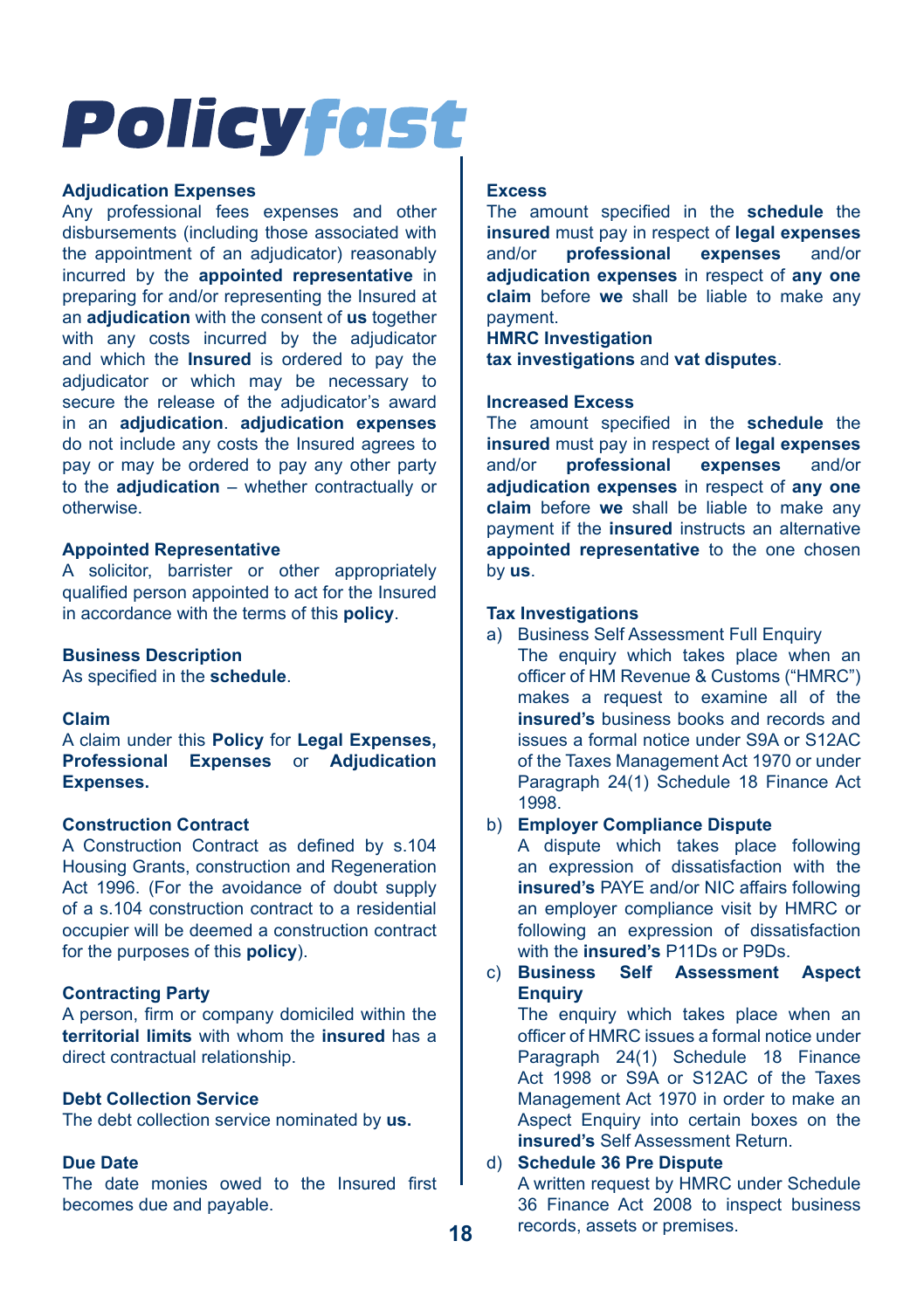### **Legal Expenses**

- Any professional fees, expenses and other disbursements reasonably incurred by the **appointed representative** with the consent of **us,** but excluding **adjudication expenses**; and
- ii. Any costs incurred by other parties insofar as the **insured** is held liable in court or tribunal proceedings to pay such costs or becomes liable to pay such costs under a settlement made with another party with the consent of **us** but excluding any costs which the **insured** may be ordered to pay by a court of criminal jurisdiction and excluding any costs which the **insured** may be ordered to pay or agrees to pay in respect of an **adjudication**.

#### **Minimum Sum in Dispute**

The sum in dispute between the **insured** and the **contracting party** as specified in the **schedule** below which **we** shall not be liable to provide indemnity.

#### **Professional Expenses**

Any fees, expenses and other disbursements reasonably incurred by the **appointed representative** with the consent of **us** but excluding any tax or VAT, additional tax or VAT, interest or penalties demanded, assessed or required by the relevant authorities or other penalties imposed by a Court of criminal jurisdiction.

#### **Territorial Limits**

As specified in the **Schedule**.

#### **VAT Disputes**

A dispute which takes place following a VAT control visit where a written decision, assessment or statement of alleged arrears is received from HMRC into the **insured's** Value Added Tax Return; or following the receipt of a notice of VAT default surcharge, misdeclaration or late registration penalty.

### **Policyfast**

**We** will only indemnify **you** for **claims** where the dispute, legal proceedings and hmrc investigation are or would be within the **territorial limits** and the **claim** is notified during the **period of insurance** and the dispute or legal proceedings are in connection with activities within the scope and extent of the **your business Description**.

#### **Section A - Property Disputes What is covered under this section**

**We** agree to indemnify **you** against **legal expenses** incurred in any dispute or legal proceedings made by or brought against **you**:

- (a) over the physical possession of the **property** provided that all statutory and contractual notices have been correctly served by **you**;
- (b) over the terms of a tenancy agreement between **you** and a **contracting party** relating to the use or maintenance of the **property** including dilapidations:
- (c) other than with a tenant over the actual or alleged negligence, damage (including trespass) or nuisance to the **property**;

provided **you** will suffer financial loss if **you** fail to pursue or defend the dispute or legal proceedings.

#### **What is not covered under this section**

We shall not be liable to indemnify you in respect of any **claim** arising out of or in connection with:

- (a) a review of tax, rent, service charge:
- (b) the payment or non-payment of rent unless rent or licence fee is being withheld due to a dispute which is covered under Section A
- (c) the payment or non-payment or service charge, mesne profits or tax;
- (d) a dispute relating to planning or building regulations or decisions or compulsory purchase orders or any actual, planned or proposed works by or under the order of any government or public or local authority;
- (e) any dispute arising from the negotiation, review or renewal of a tenancy agreement or the subsequent purchase of the **property** whether or not such purchase is completed;
- (f) any dispute where **you** have failed to maintain in full force and effect during the tenancy agreement buildings insurance covering the standard range of perils if **you** were contractually obligated to have such insurance in force;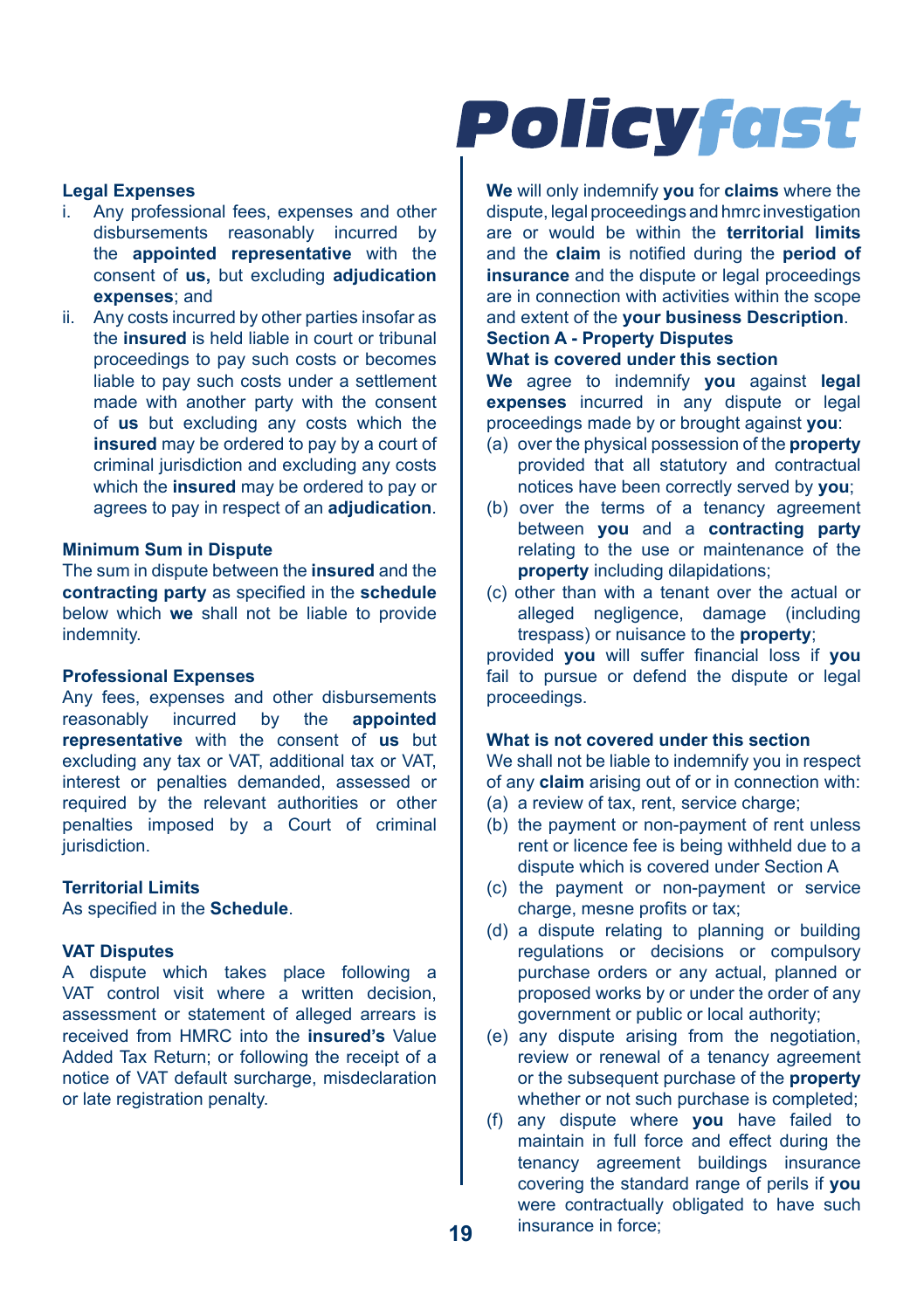- (g) a dispute over subsidence or heave howsoever caused;
- (h) a contract dispute other than where the contract is a tenancy agreement with a **contracting party**.

#### **Section B - Repair and Renovation Disputes What is covered under this section**

**We** agree to indemnify **you** against **legal expenses** incurred in the pursuit or defence of any dispute or legal proceedings made by or brought against **you** in a contractual dispute with a **contracting party** over the repair or renovation, to **property** provided that:

- (a) the **legal expenses** indemnified shall be limited to 75% of the sum in dispute;
- (b) the amount in dispute exceeds the **minimum sum in dispute** and the contract value is less than GBP100,000;
- (c) the work is commenced after inception of the first continuous **period of insurance**

#### **What is not covered under this section**

**We** shall not be liable to indemnify **you** in respect of **claims** arising out of:

- (a) contracts that provide or arrange credit, insurance, securities or quarantees;
- (b) contracts where the liability or right of recovery of the Insured is incurred through their agent or by assignment;
- (c) contracts governed by or alleged to be governed by the Consumer Credit Act 1974;
- (d) contracts of employment;
- (e) a tenancy agreement or a licence to use **property**.

#### **Section C - Health & Safety Prosecutions What is covered under this section**

**We** agree to indemnify **you** against **legal expenses** incurred in:

- (a) defending a prosecution against **you** brought under health and safety legislation in a court of criminal jurisdiction;
- (b) an appeal by **you** against the service of an improvement or prohibition notice under health and safety legislation; provided that the breach or alleged breach of health and safety legislation or the improvement or prohibition notice relate to the **property**.

#### **Section D - Tax Protection**

#### **Section D1 - Tax Investigations What is covered under this section**

**We** agree to indemnify **you** against **professional expenses** incurred in respect of representation of **you** in a **tax investigation** including representation at a First-tier Tribunal, Upper Tribunal and at an appeal against a decision following such a Tribunal provided there is a reasonable prospect of reducing the liabilities alleged by HMRC.

#### **Section D2 - VAT Disputes**

**We** agree to indemnify **you** against **professional expenses** incurred in representation of you in a **VAT Dispute** in respect of:

- (a) the local review procedure in order to reach agreement with HMRC;
- (b) a First-tier Tribunal, Upper Tribunal or VAT Tribunal, including an appeal; provided there is a reasonable prospect of reducing the liabilities alleged by HMRC.

#### **What is not covered under this section**

**We** shall not be liable to indemnify **you** in respect of:

- (a) the defence of any criminal prosecution;
- (b) taxation proceedings which arise out of negligent misstatements or omissions made by or on behalf of **you** in respect of returns or accounts or where there has been a lack of reasonable care in the keeping of business books and records;
- (c) any **claim** where the Tax Return is submitted outside the statutory time limits and/or in a penalty position or where **you** have not notified chargeability to tax within the statutory time limits;
- (d) the cost of preparing and reconciling returns, accounts, records or any other statutory returns, and the cost of professional valuations to support them;
- (e) an enquiry under Public Notice 160 or Section 60 of the VAT Act 1994 or matters handled by HM Revenue & Customs Specialist Investigations, Civil Investigations of Fraud and Criminal Investigations Sections. Also Code of Practice 8 and 9 cases and/or the defence of any criminal prosecution;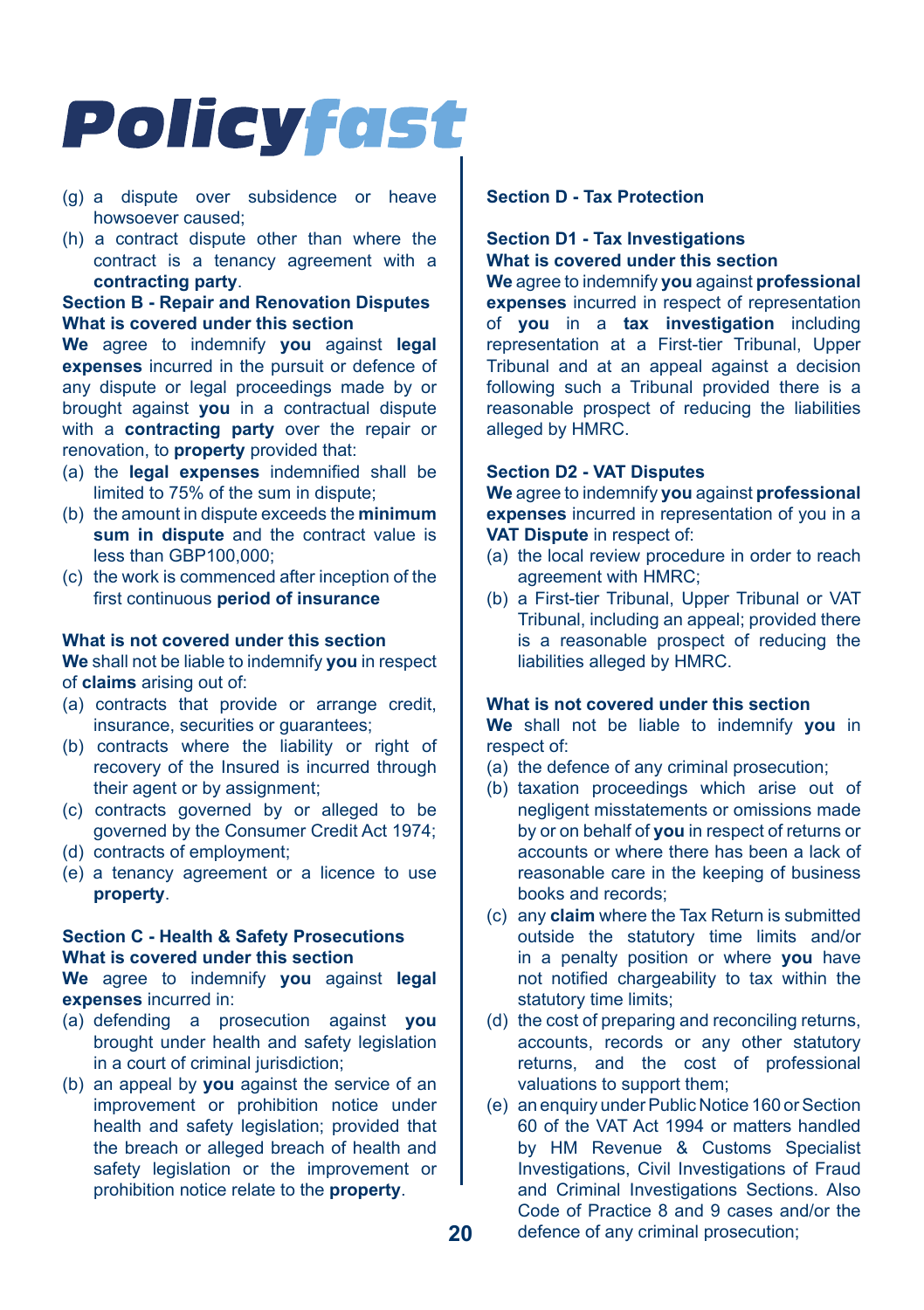- (f) an enquiry into the validity of a claim for Working Families Tax Credit or a dispute concerning the payment of the Working Families Tax Credit by an employer;
- (g) any dispute in connection with payment of the National Minimum Wage;
- (h) a dispute or enquiry in respect of IR35 legislation;
- (i) any **claim** made where a Return submitted at the final filing date contains provisional figures in respect of all of the trading income and expenditure items;
- (j) an investigation under a voluntary disclosure made to the HMRC in respect of omitted tax NIC or VAT liabilities which become due as a result of **your** deliberate act or following an HMRC amnesty where **you** made an incorrect return to HMRC;
- (k) HMRC Enquiry into a tax planning arrangement where HMRC has allocated a Disclosure of Tax Avoidance Scheme (DoTAS) Number for inclusion on the relevant self-assessment return or where a DoTAS Number would have been issued but for the failure to notify HMRC of the tax planning arrangement; or any matter relating to bespoke tax planning outside of the normal trade such as film partnerships or film schemes, or planning involving artificially created losses or loan arrangements.

#### **Exclusions that apply to this Section**

**We** shall not be liable to indemnify **you** in respect of:

- 1. the defence of **you** in civil legal proceedings arising from:
	- (a) injury or disease including psychiatric injury and stress;
	- (b) loss, destruction or damage of or to property;
	- (c) alleged breach of any professional duty;
	- (d) any tortious liability
- 2. any dispute, legal proceedings or **HMRC Investigation** made, brought or commenced outside the **territorial limits**;
- 3. **legal expenses** or **professional expenses** or **adjudication expenses** incurred without the prior written consent of **us** or in excess of **our** consent;
- 4. any **claim** relating to or arising from any cause, event or circumstance occurring prior to or existing at inception of this **policy** and which has or which **you** knew or ought reasonably to have known may give rise to a dispute, legal proceedings or **HMRC investigation** by or against **you**;
- 5. fines or other penalties imposed by a Court or tribunal;
- 6. any dispute, legal proceedings or **HMRC Investigation** in which **you** are, or but for the existence of this **policy** would be, entitled to indemnity under any insurance policy whether a legal expenses insurance or not or under a legal aid certificate or representation order;
- 7. any **claim** arising from **your** intentional wrongdoing; or an act or omission with negligent disregard as to its consequences;
- 8. any dispute or legal proceedings with Government or Local Authority departments concerning the imposition of statutory charges;
- 9. disputes or legal proceedings between **you** as specified in the **schedule** or any endorsement thereto, or with any parent company or subsidiary company or associated company or partner;
- 10. any dispute between **you** and **us**, the **representative** or their insurance broker;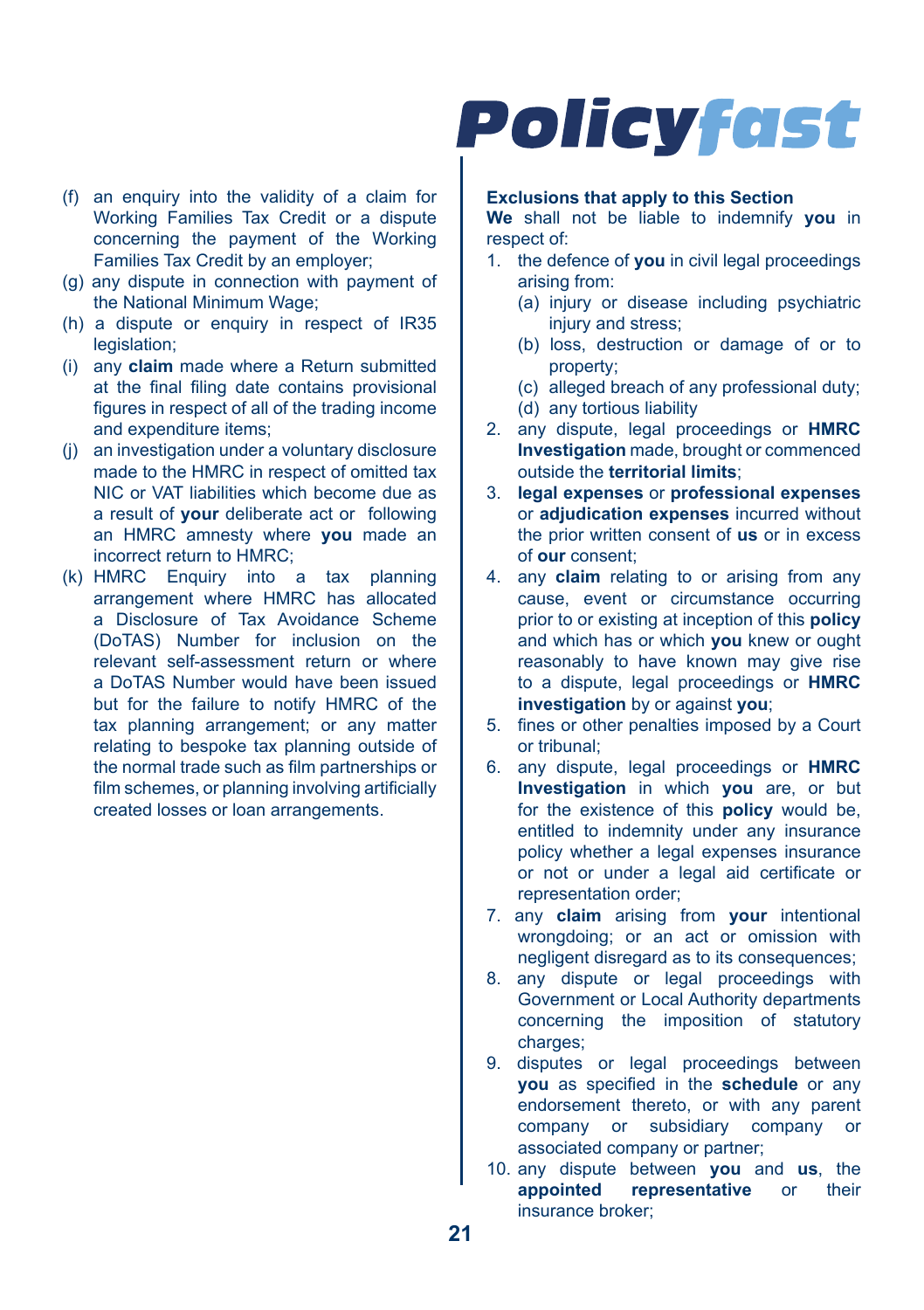- 11. any dispute or legal proceedings arising out of breach or alleged breach of confidentiality or passing off whether related to intellectual property or not;
- 12. any dispute or legal proceedings arising out of the ownership or existence of any intellectual property rights;
- 13. any dispute or legal proceedings arising out of or in connection with actual or alleged defamation or malicious falsehood;
- 14. any **legal expenses** or **professional expenses** or **adjudication expenses** incurred in respect of or in connection with a judicial review:
- 15. appeals arising out of legal proceedings or **HMRC Investigations** to which **we** have not granted **our** consent;
- 16. any claim, legal liability or any loss or damage to property directly or indirectly caused by or contributed to by seepage, pollution or contamination of any kind;
- 17. any **legal expenses** or **professional expenses** or **adjudication expenses** which **you** should or would have had to incur irrespective of any dispute;

#### **General Conditions that apply to this Section of the policy**

1. Arbitration

Any dispute between **you** and **us** shall be referred to a single arbitrator who shall be either a solicitor or barrister agreed upon by both parties or failing agreement one who is nominated by the President of the appropriate Law Society or by the Bar Council or appropriate professional body within England & Wales. The apportionment of the costs of the arbitration shall be determined by the arbitrator.

2. Due Observance

**You** must act with due diligence and at all times act and comply with all the terms, conditions and provisos under this **policy**.

#### **Claims conditions that apply to this Section of the policy**

1. Notification of Claims

It is a condition precedent to the liability of **us** that **we** be notified in writing during the **period of insurance** immediately **you are** aware of any cause, event or circumstance which has given or may give rise to a **claim**, dispute, legal proceedings or **HMRC Investigation** involving the **insured**. where such notification has been given, **we** agrees to treat any subsequent **claim** in respect of the cause, event or circumstance notified as though the **claim** had been notified during the **period of insurance**. **We** will forward to **you** an insurance claim form that must be completed and returned immediately.

2. Coverholder's Consent

It is a condition precedent to the liability of **us** that their consent to incur **legal expenses** or **professional expenses** or **adjudication expenses** must firstly be obtained in writing. this consent will be given by **us** on behalf of **us** if **you** can satisfy **us** that:

- a) it is reasonable to incur **legal expenses** or **professional expenses** or **adjudication expenses** having regard to the proportionality between the remedy claimed and the **legal expenses** or **professional expenses** or **adjudication expenses** to be incurred and;
- b)
- i. where **you** are pursuing there are reasonable prospects of proving the other party's legal liability and of recovering the damages claimed or other legal remedy sought;
- or
- ii. where **you** are defending the other party does not have reasonable prospects of proving **your** legal liability;
- or
- iii. in respect of a criminal prosecution and where **you** plead guilty there is a reasonable prospect of a significant mitigation of **your** sentence or fine.

If during the course of a **claim you** cease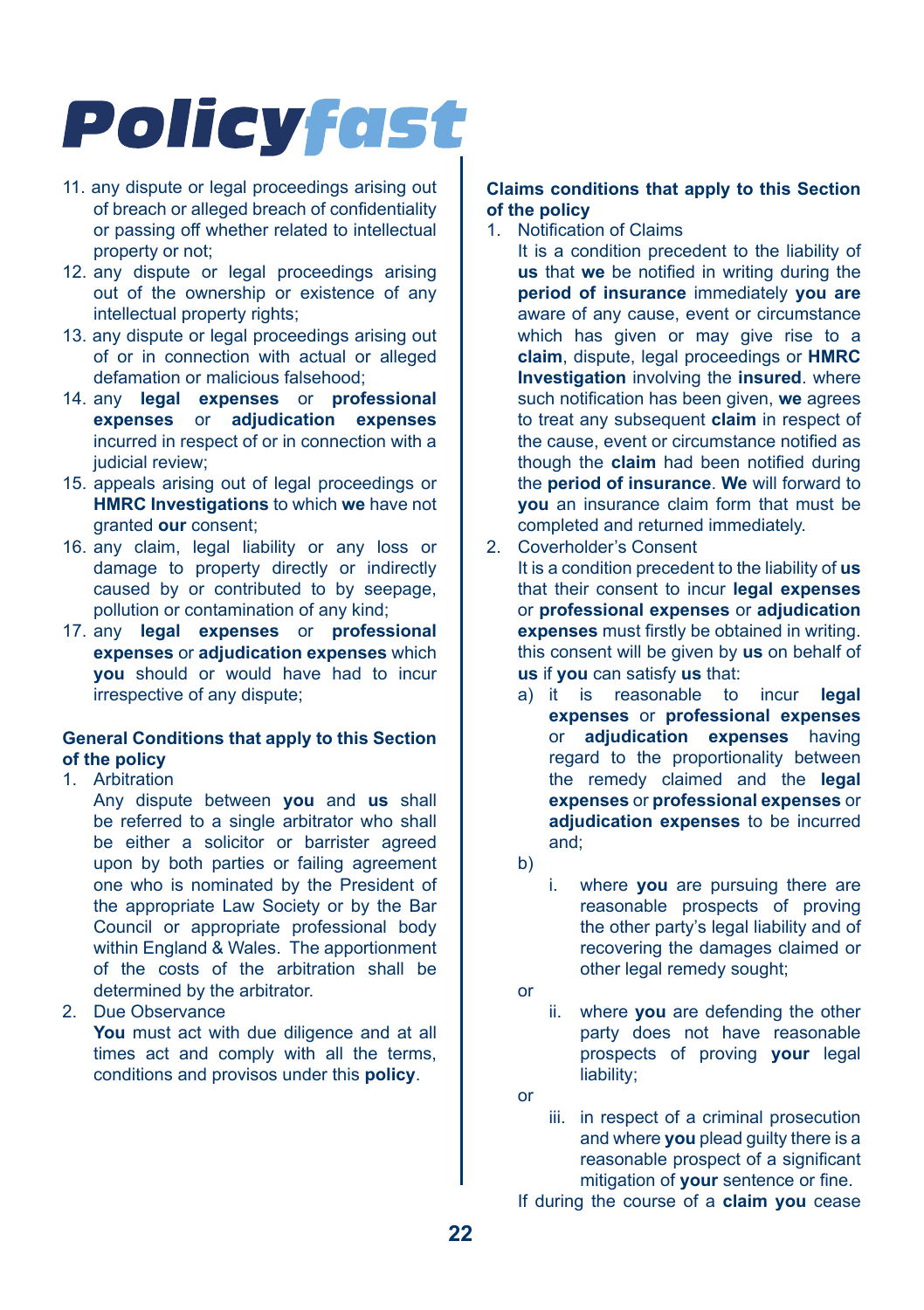to satisfy **us** in respect of a) or b) above, indemnity will be withdrawn in respect of **legal expenses** and **professional expenses**. the decision to grant consent or to withhold it will be taken on receipt of:

- a fully completed insurance claim form;
- the information and documentation **we** reasonably request;
- a legal opinion from the **appointed representative** as to a) and b) above;
- any advice **we** may deem it necessary to take.

With the agreement of **you**, **we** may provide assistance in settling disputes, the costs of which will be covered under this **policy** subject to the payment of the **excess** or **increased excess** within the **limits of insurer's liability**.

**We** at its discretion may require **you** to obtain an opinion from counsel at **your** expense as to the merits of the subject matter of the **claim** such opinion to have regard to the same issues that **we** have in assessing the merits of any legal action. if based upon such opinion **we** are satisfied in respect of a) and b) above the **legal expenses** or **professional expenses** or **adjudication expenses** in obtaining that opinion will be paid by **us** within the **limits of insurer's liability**.

In granting its consent **we** undertake to provide indemnity to **you** subject to the terms and conditions of this **policy** and its **schedule** but such consent does not imply that all **legal expenses** or **professional expenses** or **adjudication expenses** will be paid. in particular **legal expenses** or **professional expenses** or **adjudication expenses** for matters that go beyond the immediate scope of the **claim** shall be deemed by **us** to fall outside the indemnity provided by this **policy**.

### **Policyfast**

We reserve the right to limit its consent by time and/or financial amount of **legal expenses** or **professional expenses** or **adjudication expenses** and/or stage of proceedings to allow for a review of their continued consent.

If after consent has been granted it is shown the **claim** has not been brought within the terms and conditions of this **policy** and its **schedule our** consent will be withdrawn and no indemnity shall be provided. **we** shall be entitled to recover any **legal expenses**, **professional expenses** or **adjudication expenses** previously paid.

If **you** elect to proceed with the pursuit or defence of a dispute or legal proceedings to which **our** consent has been refused through lack of reasonable prospects as required in b) i. and ii. above and if **you** are successful in such pursuit or defence, **we** will pay **legal expenses** or **professional expenses** or **adjudication expenses** incurred after such consent had been refused subject to the terms and conditions of this **policy**.

3. **instruction and choice of appointed representative and counsel we** will choose an **appointed representative** to act on behalf of **you** in any **claim** under certain sections of cover as specified in the **schedule**. In all other Sections of Cover where recourse

is necessary to a lawyer and there are inquiries or legal proceedings, **you** are free to choose an **appointed representative** to act in the name of and on behalf of **you** in any enquiry or legal proceedings to which we have consented subject to the **increased excess**.

The name and address of the **appointed representative you** propose to instruct must be notified to **us** in writing. **we** will accept such nomination provided **we** are satisfied the proposed **appointed representative** will co-operate and enable **you** to comply with the terms and conditions of this **policy**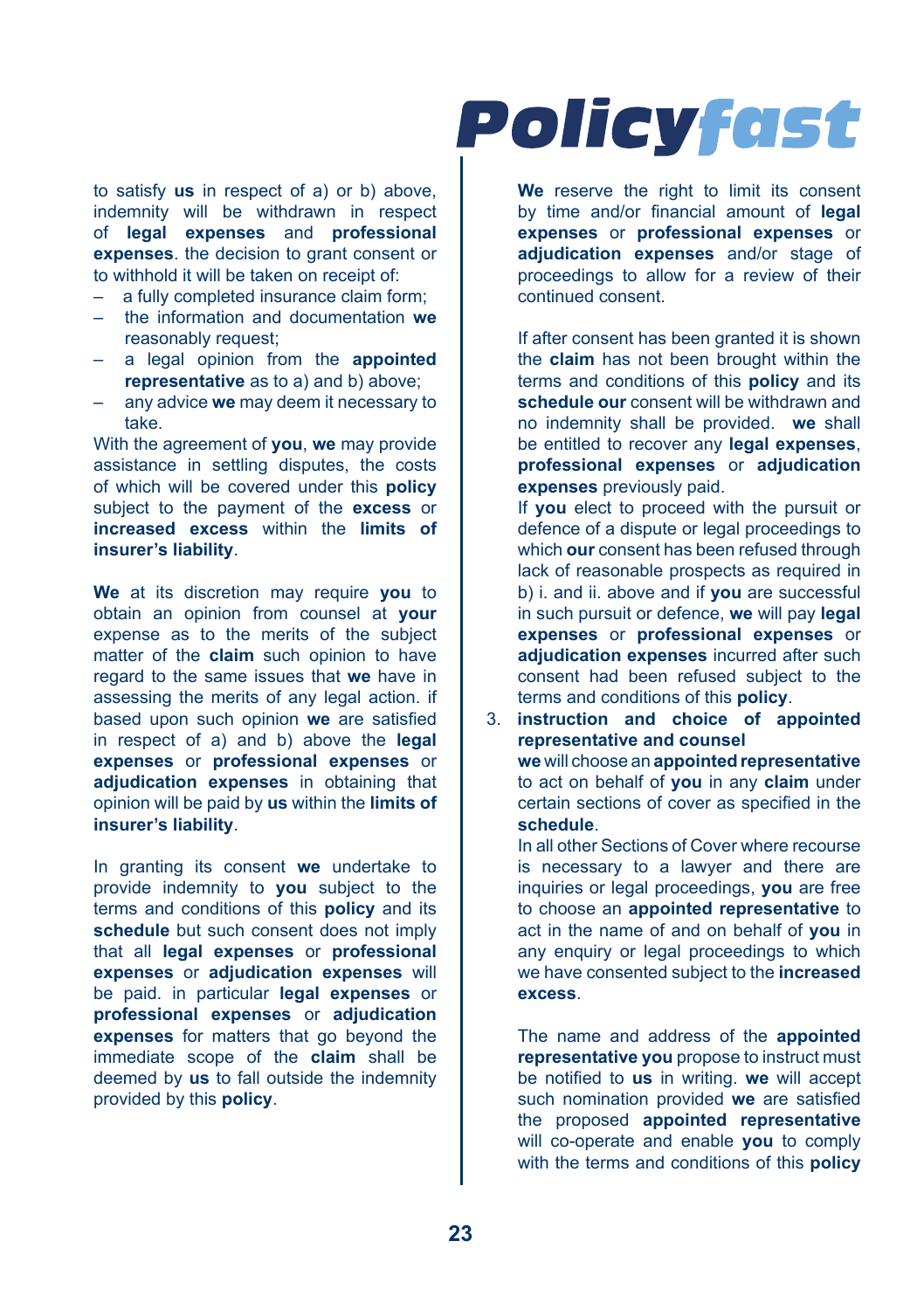and provided the proposed **appointed representative's** charging rates are fair and reasonable in regard to the particular legal proceedings.

In all other **claim** situations **we** will choose the **appointed representative** subject to the **excess**, unless there is a conflict of interest between **you** and **us** when **you** are free to choose an **appointed representative** to act in the name and on behalf of **you** in any **claim** to which **we** have consented.

A dispute arising from **your** choice may be referred to Arbitration in accordance with **Section 5 General Condition 1**.

You must not, without the written consent of **us**, enter into any agreement with the **appointed representative** as to the basis of calculation of **legal expenses** or **professional expenses** or **adjudication expenses**.

in selecting the **appointed representative you** shall have regard to its duty to minimise the cost of any **claim**.

In all cases the **appointed representative** shall be appointed in the name of and on behalf of **you**. if in the course of any **claim** the **appointed representative** wishes to instruct counsel or an expert, counsel's or the expert's name and an explanation of the necessity for such instruction must be submitted to **us** for consent to the proposed instruction which will not be unreasonably withheld.

4. Disclosure

It is a condition precedent to our liability that:

a) **you** must give the **appointed representative** and **us** all necessary help and information including a complete and truthful account of the facts of the case and all relevant documentary or other evidence in **your** possession. **you** must provide, obtain or execute all documents as necessary and attend meetings or conferences as

requested.

b) **you** must instruct the **appointed representative** to provide **us** any information, documents or advice in connection with any **claim** and the subject matter of any **claim** even<br>if privileged. in addition you must in addition you must instruct the **appointed representative** to provide **us** with regular updates on the progress of the subject matter of any **claim** and inform **us** immediately if and when any circumstance adversely impacts the factors taken into account in granting **our** consent.

Indemnity may be withdrawn if **you** fail to co-operate at all or within a reasonable time with **our** or the **appointed representative's** requests or if **you** or the **appointed representative** fails to provide **us** with any information in connection with any **claim** or the subject matter of any **claim**.

5. Payment of Legal Expenses, Professional Expenses and Adjudication Expenses All bills for **legal expenses** or **professional expenses** or **adjudication expenses** which **you** receive from the **appointed representative** should be forwarded to **us** without delay. if **we** so require, **you** must ask the **appointed representative** to submit the bill of costs for assessment or certification by the appropriate law society, court or tribunal. **you** are responsible for payment of all **legal expenses** or **professional expenses** or **adjudication expenses**. **we** may settle these directly if requested by **you** to do so. the payment of some **legal expenses** or **professional expenses** or **adjudication expenses** does not imply that all **legal expenses** or **professional expenses** or **adjudication expenses** will be paid.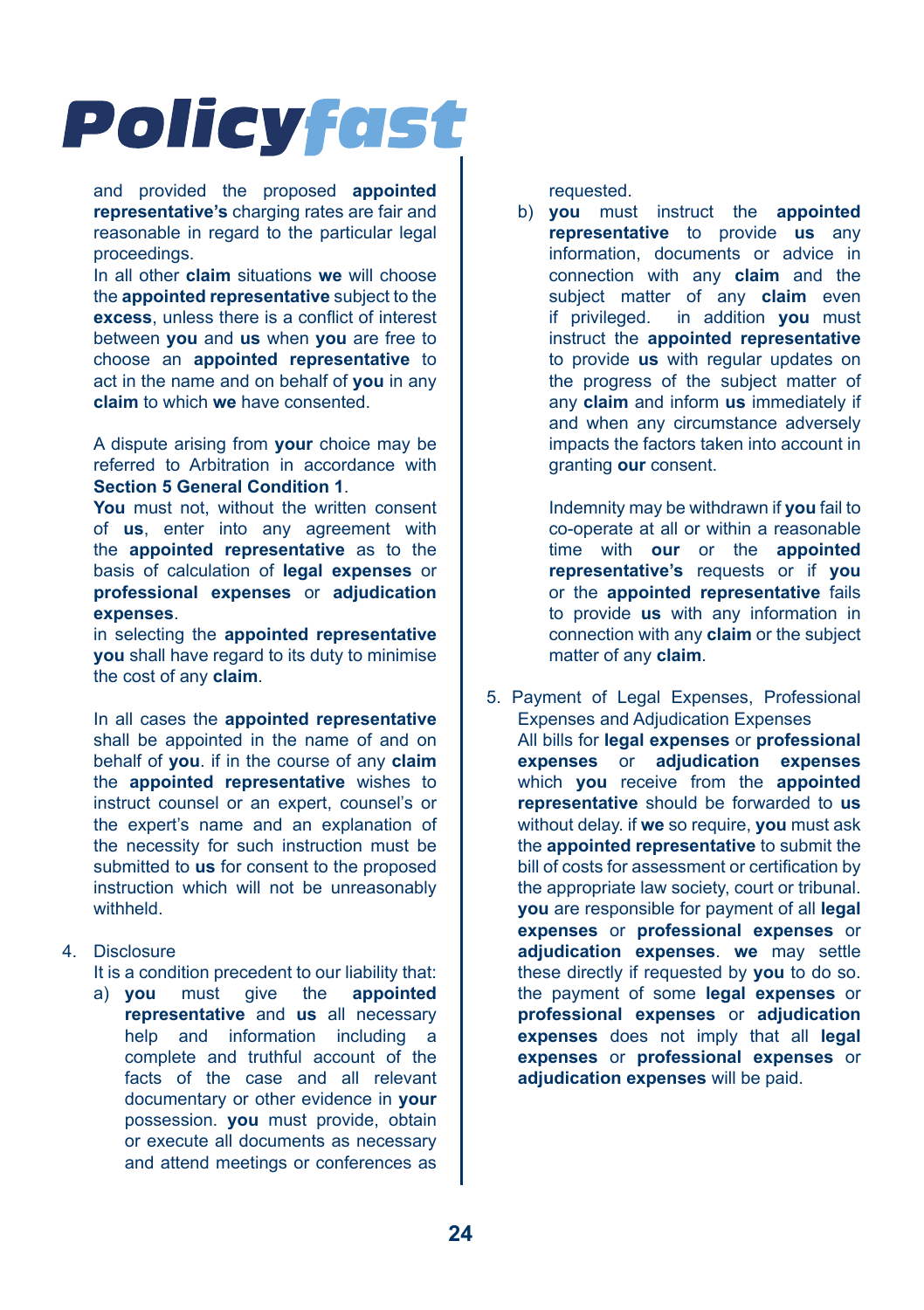#### 6. Offer of Settlement

It is a condition precedent to the liability of **us** that **you** must inform **us** in writing as soon as an offer to settle the subject matter of the **claim** is received and/or **you** propose to make an offer of settlement. In any settlement, **you** must have regard to **legal expenses**, **professional expenses**, **adjudication expenses** incurred or likely to be incurred and the recovery thereof.

No indemnity will be provided if **you** enter into any agreement to settle without the prior written consent of **us** (such consent not to be unreasonably withheld) and **we** shall be entitled to recover any **legal expenses** or **professional expenses** or **adjudication expenses** previously paid. if you unreasonably reject an offer of settlement which **we** recommend acceptance of or makes an offer which **we** do not agree with no further indemnity shall be provided.

**We** may at **our** absolute discretion decide to pay **you** the amount of damages that **you** are claiming or is being claimed against **you** instead of indemnifying **you** for **legal expenses**, **professional expenses** or **adjudication expenses**. where **we** exercise this discretion **we** will cease to be liable for any further **legal expenses**, **professional expenses**, **adjudication expenses**.

#### 7. Recovery of Costs

Whenever **you** are awarded costs or under the terms of any settlement where costs are included, those costs are to be repaid to **us**. whenever **you** receive damages compensation or monies of any kind in an **adjudication** or subsequent litigation these shall be first used to pay the **adjudication expenses** or repay **us** any **adjudication expenses** already paid.

**You** and **your appointed representative** must make every effort to make a full recovery of costs. Where a settlement purports to be a global or a without costs settlement or where costs are awarded but not recovered, **you** agree that a fair and reasonable proportion of that settlement will be deemed costs and due to **us**. Where such a settlement is paid in instalments all costs to **us** shall be paid first.

### **Policyfast**

#### 8. Appeal Procedure

If, following legal proceedings to which **we** have consented, **you** wish to appeal against the judgment or decision of a court or tribunal, the grounds for such appeal must be submitted to **us** through the **appointed representative** immediately or as soon as practicable so that **we** may consider whether to consent to such further action. if an appeal is lodged against a judgment or decision of a court or tribunal made in favour of **you** following legal proceedings to which **we** have consented, **you** must notify **us** immediately in order that cover may continue. **we** will inform the **appointed representative** of its decision. if **we** so require it, **you** must cooperate in an appeal against the judgment or decision of a Court or tribunal.

#### 9. Fraudulent Claims

If **you** make any request for payment under this **policy** knowing it to be fraudulent or false in any respect or ought reasonably in the circumstances to know it to be fraudulent or false or where there is collusion between any parties to the dispute, this **policy** shall become void and any premiums paid shall be forfeited and **we** shall be entitled to recover any **Legal Expenses**, **Professional Expenses** and **Adjudication Expenses** under previously paid.

10. Insolvency or Liquidation of the Insure If **you** become insolvent or is placed in liquidation, receivership, administration or bankruptcy or enters into a voluntary arrangement or deed of arrangement or if any application is made to the Court or meeting convened for any such purpose **we** have the right to immediately cease to provide indemnity for **legal expenses**, **adjudication expenses**, **professional expenses** notwithstanding any previous consent **we** may have granted.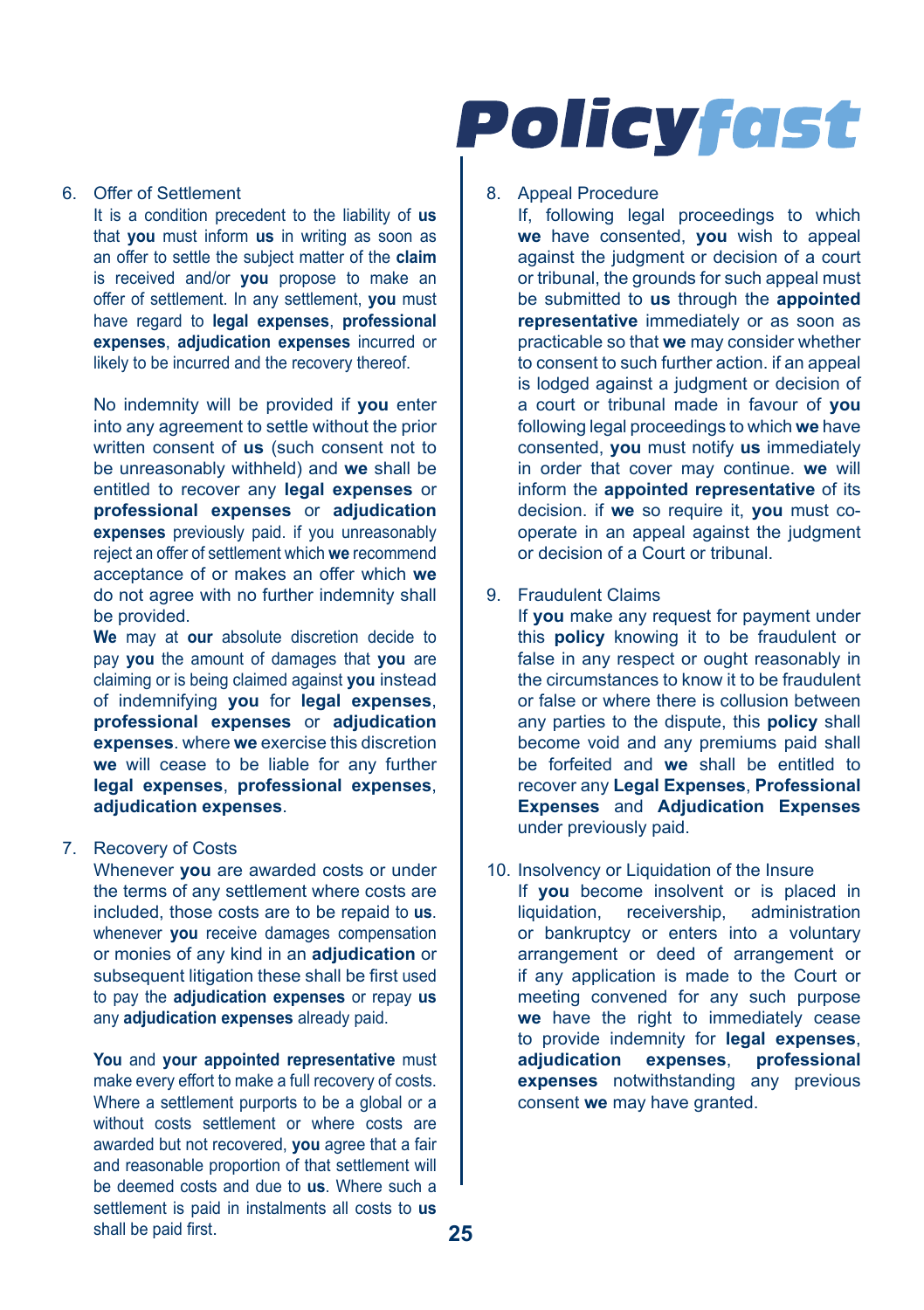#### 11. Value Added Tax

If **you** are registered for VAT, **we** will not indemnify the VAT element of any **legal expenses** or **professional expenses** or **adjudication expenses**.

#### Limit of insurance

#### **Limits of Our Liability**

The maximum liability of **us** under this **Policy** is limited to the amounts specified in the **Schedule** for 1 and 2 below:

- 1. GBP 50,000 **Any One Claim**
- 2. GBP1,000,000 All **Claims** notified during the **Period of Insurance**.

Version date: October 2017